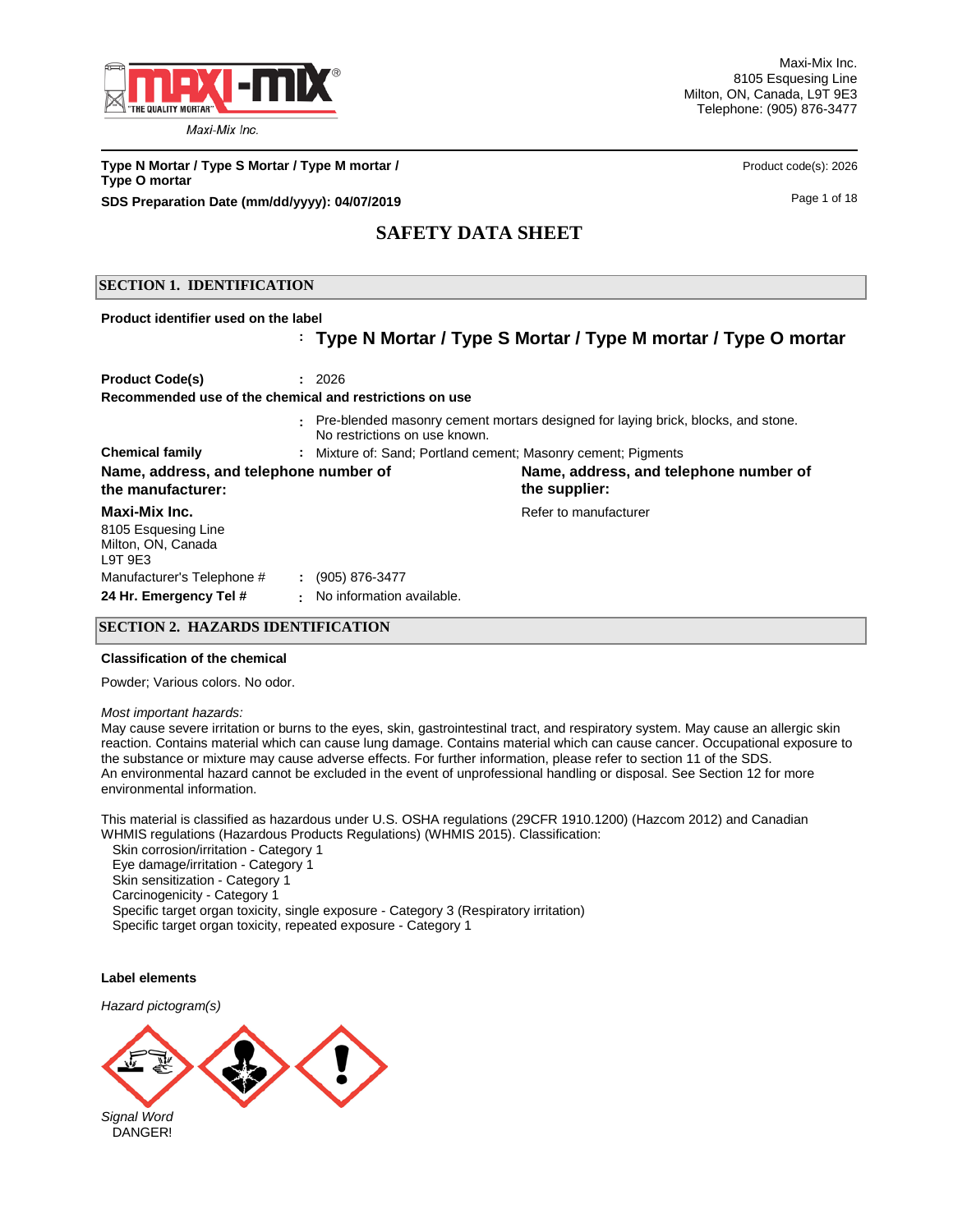

Maxi-Mix Inc. 8105 Esquesing Line Milton, ON, Canada, L9T 9E3 Telephone: (905) 876-3477

# **Type N Mortar / Type S Mortar / Type M mortar /** <br> **Product code(s): 2026 Type O mortar**

## **SDS Preparation Date (mm/dd/yyyy): 04/07/2019 Page 2 of 18 Page 2 of 18**

# **SAFETY DATA SHEET**

*Hazard statement(s)*

Causes severe skin burns and eye damage.

May cause an allergic skin reaction.

 May cause respiratory irritation. May cause cancer by inhalation.

Causes damage to the lungs through prolonged or repeated exposure if inhaled.

*Precautionary statement(s)*

Obtain special instructions before use.

Do not handle until all safety precautions have been read and understood.

Do not breathe dust or mist.

Wash exposed skin thoroughly after handling.

Do not eat, drink or smoke when using this product.

Use only outdoors or in a well-ventilated area.

Contaminated work clothing must not be allowed out of the workplace.

Wear protective gloves/clothing and eye/face protection.

Immediately call a POISON CENTER or doctor/physician.

IF SWALLOWED: Rinse mouth. Do NOT induce vomiting.

 IF ON SKIN (or hair): Take off immediately all contaminated clothing. Rinse skin with water/shower. Wash contaminated clothing before reuse.

IF INHALED: Remove person to fresh air and keep comfortable for breathing.

 IF IN EYES: Rinse cautiously with water for several minutes. Remove contact lenses, if present and easy to do. Continue rinsing.

 Store in a well-ventilated place. Keep container tightly closed. Store locked up.

Dispose of contents/container in accordance with local regulation.

#### **Other hazards**

*Other hazards which do not result in classification:* 

Contact with water may cause hydration, and formation of caustic alkaline material. Absorbs moisture from the air. Hardens over time in moist conditions. When in solution, may corrode aluminum. Contact with some reactive metals may produce flammable hydrogen gas. There is a potential for static buildup and static discharge when transferring cement powders through a nonconductive plastic conveyance system. Static discharge may result in damage/injury to workers or equipment. May cause severe irritation and corrosive damage in the mouth, throat and stomach.

## **SECTION 3. COMPOSITION/INFORMATION ON INGREDIENTS**

Mixture

| <b>Chemical name</b>                                                                                                | Common name and synonyms                        | CAS#       | Concentration (% by weight) |  |  |
|---------------------------------------------------------------------------------------------------------------------|-------------------------------------------------|------------|-----------------------------|--|--|
| <b>Portland cement</b>                                                                                              | Hydraulic cement<br>Cement, portland, chemicals | 65997-15-1 | $7.0 - 30.0$                |  |  |
| <b>Crystalline silica</b>                                                                                           | Quartz silica<br>Crystallized silicon dioxide   | 14808-60-7 | $0.5 - 5.0$                 |  |  |
| <b>Calcium hydroxide</b>                                                                                            | Slaked lime<br>Calcium hydrate<br>Hydrated lime | 1305-62-0  | $0.1 - 1.5$                 |  |  |
| <b>Calcium oxide</b>                                                                                                | Calcium monoxide<br>Unslaked lime               | 1305-78-8  | $0.1 - 1.5$                 |  |  |
| <b>Mica</b>                                                                                                         | Not available.                                  | 12001-26-2 | $0.1 - 1.0$                 |  |  |
| 2026 Type N Mortar / Type S Mortar / Type M mortar / Type O mortar Color # 60 also contains the following chemical: |                                                 |            |                             |  |  |
| titanium dioxide                                                                                                    | Anatase<br>Titanic acid anhydride               | 13463-67-7 | $0.5 - 5.0$                 |  |  |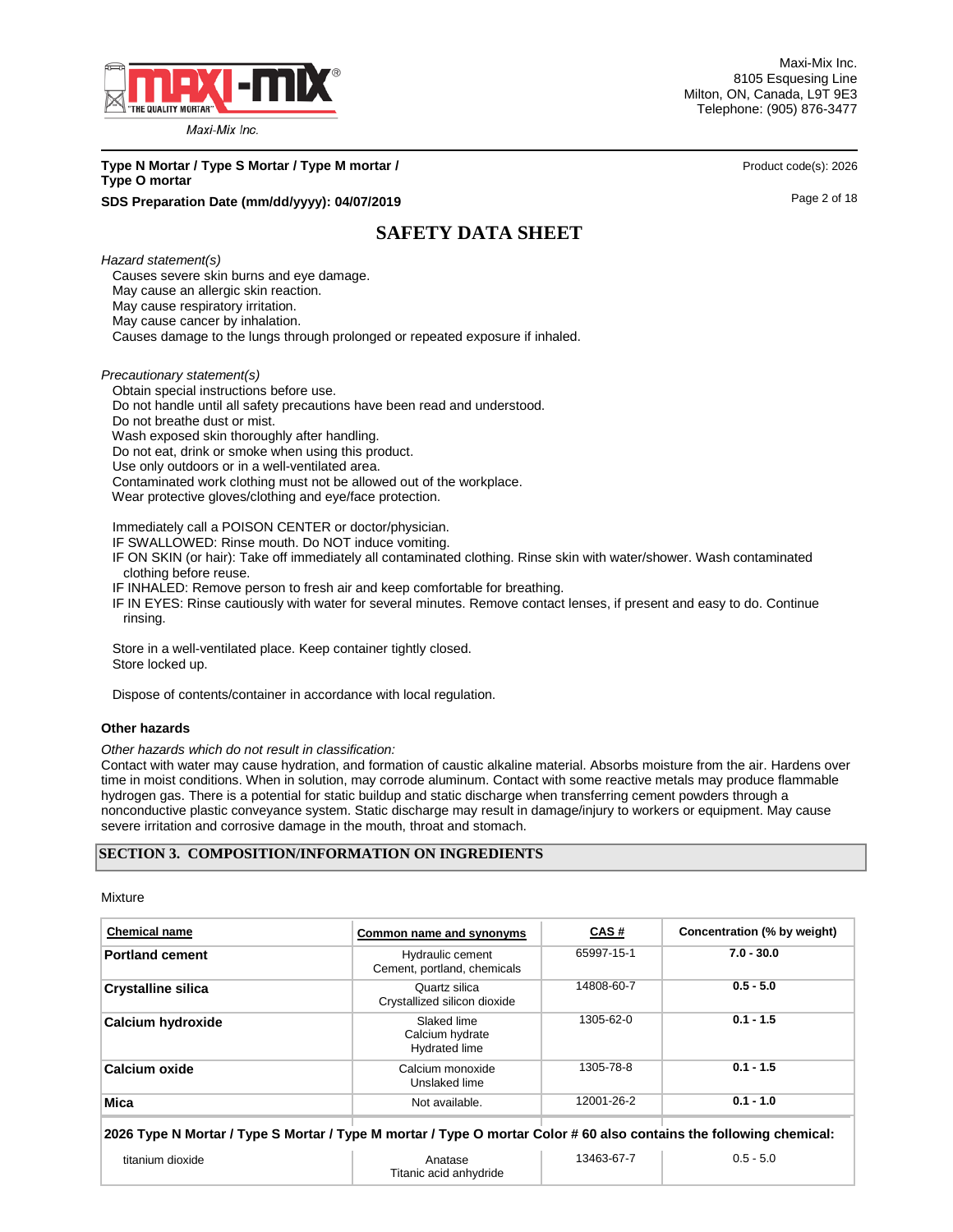

**Type N Mortar / Type S Mortar / Type M mortar /** <br> **Product code(s): 2026 Type O mortar SDS Preparation Date (mm/dd/yyyy): 04/07/2019 Page 3 of 18** 

# **SAFETY DATA SHEET**

**2026 Type N Mortar / Type S Mortar / Type M mortar / Type O mortar Colors # 80, 85, 94, 97, and colors 10 through 70 also contain the following chemical:** Black Iron Oxide **Ferric oxide, black** 1317-61-9 0.5 - 5.0 **2026 Type N Mortar / Type S Mortar / Type M mortar / Type O mortar Colors # 80, 85, and 97 also contain the following chemical:** Carbon black **Furnace black** 1333-86-4 0.1 - 1.0 Lamp black Thermal black **2026 Type N Mortar / Type S Mortar / Type M mortar / Type O mortar Colors # 80, 85, and colors 10 through 70 also contain the following chemicals:** Yellow iron oxide **Ferric oxide, yellow** 51274-00-1 0.5 - 5.0 Iron oxide Ferric oxide 1309-37-1 0.5 - 5.0

The exact concentrations of the above listed chemicals are being withheld as a trade secret.

This product contains trace amounts of: Chromates; Nickel Compounds. Chromate chemicals are present as Cr III and Cr VI compounds.

Diiron trioxide

## **SECTION 4. FIRST-AID MEASURES**

| Description of first aid measures |                                                                                                                                                                                                                                                                                                                                                                                                                                                                   |
|-----------------------------------|-------------------------------------------------------------------------------------------------------------------------------------------------------------------------------------------------------------------------------------------------------------------------------------------------------------------------------------------------------------------------------------------------------------------------------------------------------------------|
| Ingestion                         | : IF SWALLOWED: Rinse mouth. Do NOT induce vomiting. Never give anything by mouth to<br>an unconscious person. Immediately call a POISON CENTER or doctor/physician.                                                                                                                                                                                                                                                                                              |
| Inhalation                        | : IF INHALED: Remove person to fresh air and keep comfortable for breathing. If breathing<br>has stopped, give artificial respiration. If breathing is difficult, give oxygen by qualified<br>medical personnel only. Immediately call a POISON CENTER or doctor/physician.                                                                                                                                                                                       |
| Skin contact                      | Gently blot or brush away excess chemical. IF ON SKIN (or hair): Take off immediately all<br>contaminated clothing. Rinse skin with water/shower. Thoroughly wash with lukewarm,<br>gently flowing water and a mild, pH neutral soap. Seek medical attention for rashes, burns,<br>irritation, dermatitis and prolonged unprotected exposures to wet cement, cement mixtures<br>or liquids from wet cement. Immediately call a POISON CENTER or doctor/physician. |
| Eye contact                       | : IF IN EYES: Rinse cautiously with water for several minutes. Remove contact lenses, if<br>present and easy to do. Continue rinsing. Continue to rinse for at least 20 minutes.<br>Immediately call a POISON CENTER or doctor/physician. Take care not to rinse<br>contaminated water into unaffected eyes or onto the face.                                                                                                                                     |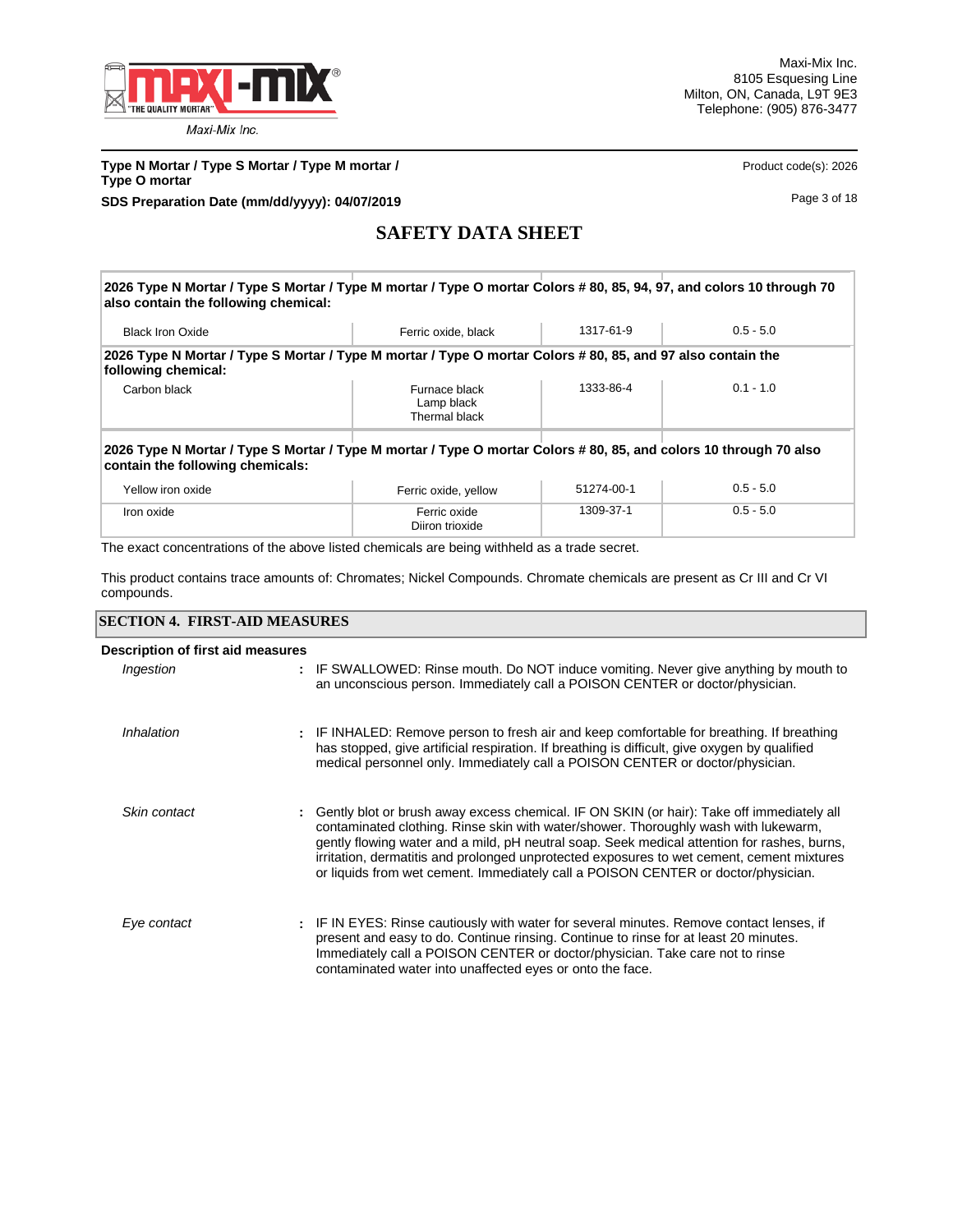

**Type N Mortar / Type S Mortar / Type M mortar / Product code(s): 2026 Product code(s): 2026 Type O mortar SDS Preparation Date (mm/dd/yyyy): 04/07/2019 Page 4 of 18** 

# **SAFETY DATA SHEET**

#### **Most important symptoms and effects, both acute and delayed**

May cause severe irritation or burns to the skin. Contact with wet material, or moist areas of **:** the skin, causes skin burns. Symptoms may include blistering, ulcerations and scarring. Symptoms may be delayed. Wet product causes burns with little warning. May cause severe skin sensitization with allergic contact dermatitis symptoms such as swelling, rash and eczema.

Causes serious eye damage. Symptoms may include severe pain, blurred vision, redness and corrosive damage.

Inhalation can cause severe respiratory irritation. Symptoms may include coughing, choking and wheezing.

May cause cancer by inhalation. Symptoms may include persistent coughing, shortness of breath, coughing up blood and wheezing.

Causes damage to the lungs through prolonged or repeated exposure if inhaled. Repeated or prolonged inhalation of fine dusts may cause severe scarring of the lungs, a disease called silicosis, and alveolar proteinosis (lower lung disease). Symptoms may include coughing, shortness of breath and eventually severe respiratory impairment. May cause severe irritation and corrosive damage in the mouth, throat and stomach. Symptoms may include severe abdominal pain, vomiting, burns and bleeding.

#### **Indication of any immediate medical attention and special treatment needed**

**:** Immediate medical attention is required. Causes burns.

Provide general supportive measures and treat symptomatically.

## **SECTION 5. FIRE-FIGHTING MEASURES**

| <b>Extinguishing media</b>                                    |                                                                                                                                                                                                                                                                                                                                                                                                                                                           |
|---------------------------------------------------------------|-----------------------------------------------------------------------------------------------------------------------------------------------------------------------------------------------------------------------------------------------------------------------------------------------------------------------------------------------------------------------------------------------------------------------------------------------------------|
| Suitable extinguishing media                                  |                                                                                                                                                                                                                                                                                                                                                                                                                                                           |
|                                                               | Use media suitable to the surrounding fire such as water fog or fine spray, alcohol foams,<br>carbon dioxide and dry chemical.                                                                                                                                                                                                                                                                                                                            |
| Unsuitable extinguishing media                                |                                                                                                                                                                                                                                                                                                                                                                                                                                                           |
|                                                               | : Use water spray with caution.                                                                                                                                                                                                                                                                                                                                                                                                                           |
|                                                               | Special hazards arising from the substance or mixture / Conditions of flammability                                                                                                                                                                                                                                                                                                                                                                        |
|                                                               | Not considered flammable. Contact with water gives off heat. Contact with water may cause<br>hydration, and formation of caustic alkaline material. Contact with some reactive metals may<br>produce flammable hydrogen gas. There is a potential for static buildup and static discharge<br>when transferring cement powders through a nonconductive plastic conveyance system.<br>Static discharge may result in damage/injury to workers or equipment. |
| Flammability classification (OSHA 29 CFR 1910.106)            |                                                                                                                                                                                                                                                                                                                                                                                                                                                           |
|                                                               | : Not flammable.                                                                                                                                                                                                                                                                                                                                                                                                                                          |
| <b>Hazardous combustion products</b>                          |                                                                                                                                                                                                                                                                                                                                                                                                                                                           |
|                                                               | Calcium oxides; Other irritating fumes and smoke.                                                                                                                                                                                                                                                                                                                                                                                                         |
| Special protective equipment and precautions for firefighters |                                                                                                                                                                                                                                                                                                                                                                                                                                                           |
| Protective equipment for fire-fighters                        |                                                                                                                                                                                                                                                                                                                                                                                                                                                           |
|                                                               | : Firefighters should wear proper protective equipment and self-contained breathing<br>apparatus with full face piece operated in positive pressure mode. Firefighters must use<br>standard protective equipment including flame retardant coat, helmet with face shield,<br>gloves, rubber boots, and in enclosed spaces, SCBA.                                                                                                                          |
| Special fire-fighting procedures                              |                                                                                                                                                                                                                                                                                                                                                                                                                                                           |
|                                                               | Move containers from fire area if safe to do so. Water spray may be useful in cooling<br>equipment exposed to heat and flame. Do not allow run-off from fire fighting to enter drains<br>or water courses. Dike for water control.                                                                                                                                                                                                                        |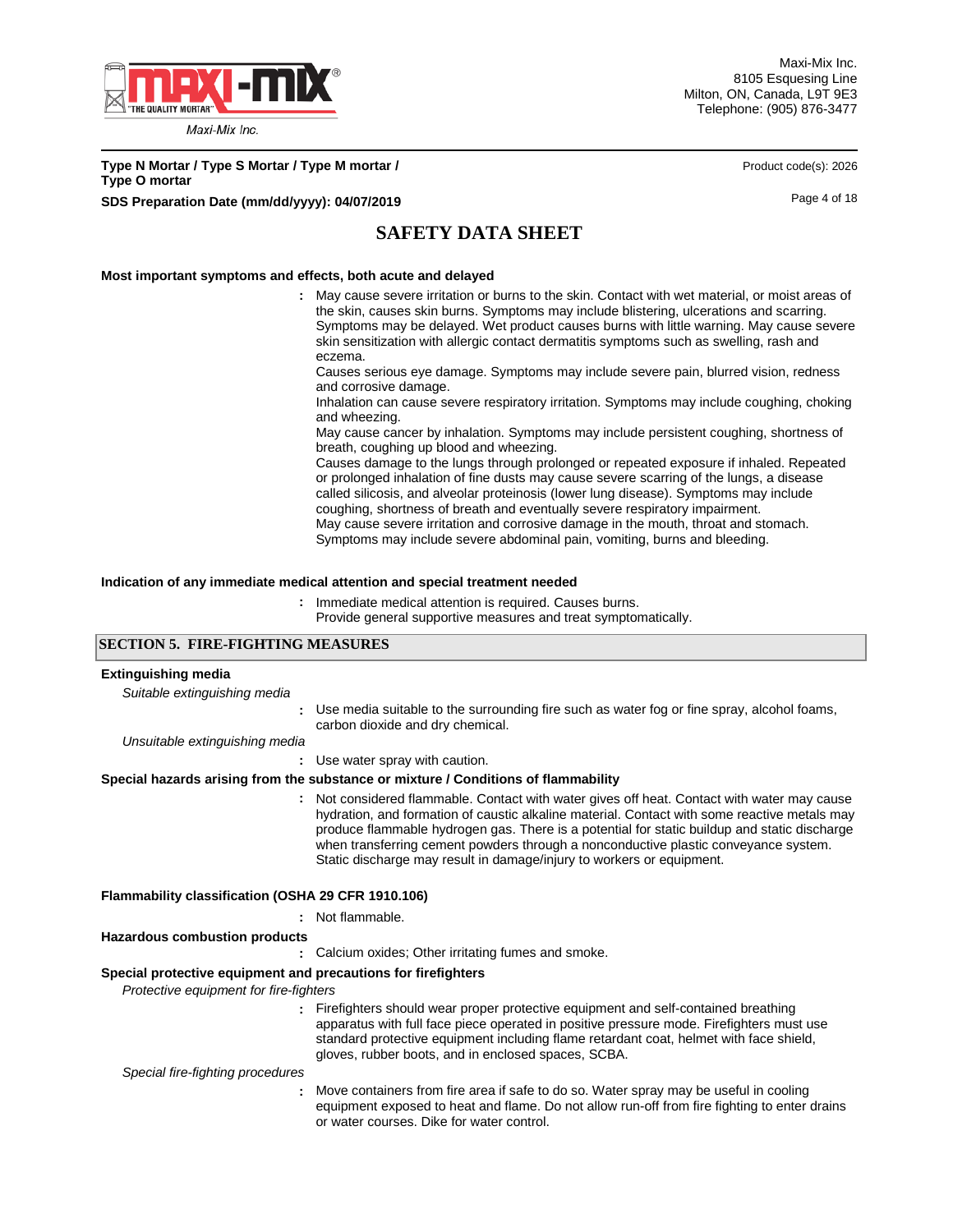

Maxi-Mix Inc. 8105 Esquesing Line Milton, ON, Canada, L9T 9E3 Telephone: (905) 876-3477

**Type N Mortar / Type S Mortar / Type M mortar / Product code(s): 2026 Product code(s): 2026 Type O mortar SDS Preparation Date (mm/dd/yyyy): 04/07/2019 Page 5 of 18 Page 5 of 18** 

# **SAFETY DATA SHEET**

## **SECTION 6. ACCIDENTAL RELEASE MEASURES**

#### **Personal precautions, protective equipment and emergency procedures**

All persons dealing with the clean-up should wear the appropriate personal protective **:** equipment. Isolate the hazard area. Keep all other personnel upwind and away from the spill/release. Restrict access to area until completion of clean-up. Do not touch or walk through spilled material. Refer to protective measures listed in sections 7 and 8.

**Environmental precautions :** Ensure spilled product does not enter drains, sewers, waterways, or confined spaces.

## **Methods and material for containment and cleaning up**

Ventilate the area. Prevent further leakage or spillage if safe to do so. Eliminate all ignition **:** sources. Using HEPA vacuum, or other dustless methods, gather up spilled material and place in suitable container for later disposal (see section 13). Avoid adding water, material becomes alkaline when wet. Scrape up wet material and place in an appropriate container. Allow the material to dry before disposing. Contact the proper local authorities.

#### **Special spill response procedures**

- **:** If a spill/release in excess of the EPA reportable quantity is made into the environment, immediately notify the national response center in the United States (phone: 1-800-424-8802).
	- US CERCLA Reportable quantity (RQ): None reportable.

In Canada: Contact appropriate local and provincial environmental authorities for assistance and/or reporting requirements.

## **SECTION 7. HANDLING AND STORAGE**

#### **Precautions for safe handling**

|                                    | Obtain special instructions before use. Do not handle until all safety precautions have been<br>read and understood. Training the workers on the potential health hazards associated with<br>product vapor, dust or fume is important. Secondary inhalation exposures could occur when<br>cleaning equipment, or when removing or laundering the clothing.<br>Persons with recurrent skin eczema or sensitization problems should be excluded from<br>working with this product. Once a person is sensitized, no further exposure to the material<br>that caused the sensitization should be permitted.<br>Use only outdoors or in a well-ventilated area. Wear protective equipment during handling.<br>Wear protective gloves/clothing and eye/face protection. Do not breathe dust or mist. Avoid<br>contact with skin, eyes and clothing. Keep away from extreme heat and direct flame. There<br>is a potential for static buildup and static discharge when transferring cement powders<br>through a nonconductive plastic conveyance system. Static discharge may result in<br>damage/injury to workers or equipment. Use good grounding techniques. Avoid<br>unintentional exposure to water. Use caution when adding water and ensure that users of<br>this product are properly protected. Avoid and control operations which create dust. Keep<br>away from acids and other incompatibles. Keep container tightly closed when not in use.<br>Wash thoroughly after handling. Contaminated work clothing must not be allowed out of the<br>workplace. Cement can buildup or adhere to the walls of a confined space. The cement can<br>release, collapse or fall unexpectedly. To prevent burial or suffocation, do not enter a<br>confined space, such as a silo, bin, bulk truck, or other storage container or vessel that<br>stores or contains cement. |
|------------------------------------|----------------------------------------------------------------------------------------------------------------------------------------------------------------------------------------------------------------------------------------------------------------------------------------------------------------------------------------------------------------------------------------------------------------------------------------------------------------------------------------------------------------------------------------------------------------------------------------------------------------------------------------------------------------------------------------------------------------------------------------------------------------------------------------------------------------------------------------------------------------------------------------------------------------------------------------------------------------------------------------------------------------------------------------------------------------------------------------------------------------------------------------------------------------------------------------------------------------------------------------------------------------------------------------------------------------------------------------------------------------------------------------------------------------------------------------------------------------------------------------------------------------------------------------------------------------------------------------------------------------------------------------------------------------------------------------------------------------------------------------------------------------------------------------------------------------------------------------------------------------------|
| <b>Conditions for safe storage</b> | Store in a cool, dry, well-ventilated area. Store away from incompatible materials. Keep<br>containers dry and tightly closed to avoid moisture absorption and contamination. Store<br>locked up. Storage area should be clearly identified, clear of obstruction and accessible only<br>to trained and authorized personnel. Inspect periodically for damage or leaks.                                                                                                                                                                                                                                                                                                                                                                                                                                                                                                                                                                                                                                                                                                                                                                                                                                                                                                                                                                                                                                                                                                                                                                                                                                                                                                                                                                                                                                                                                              |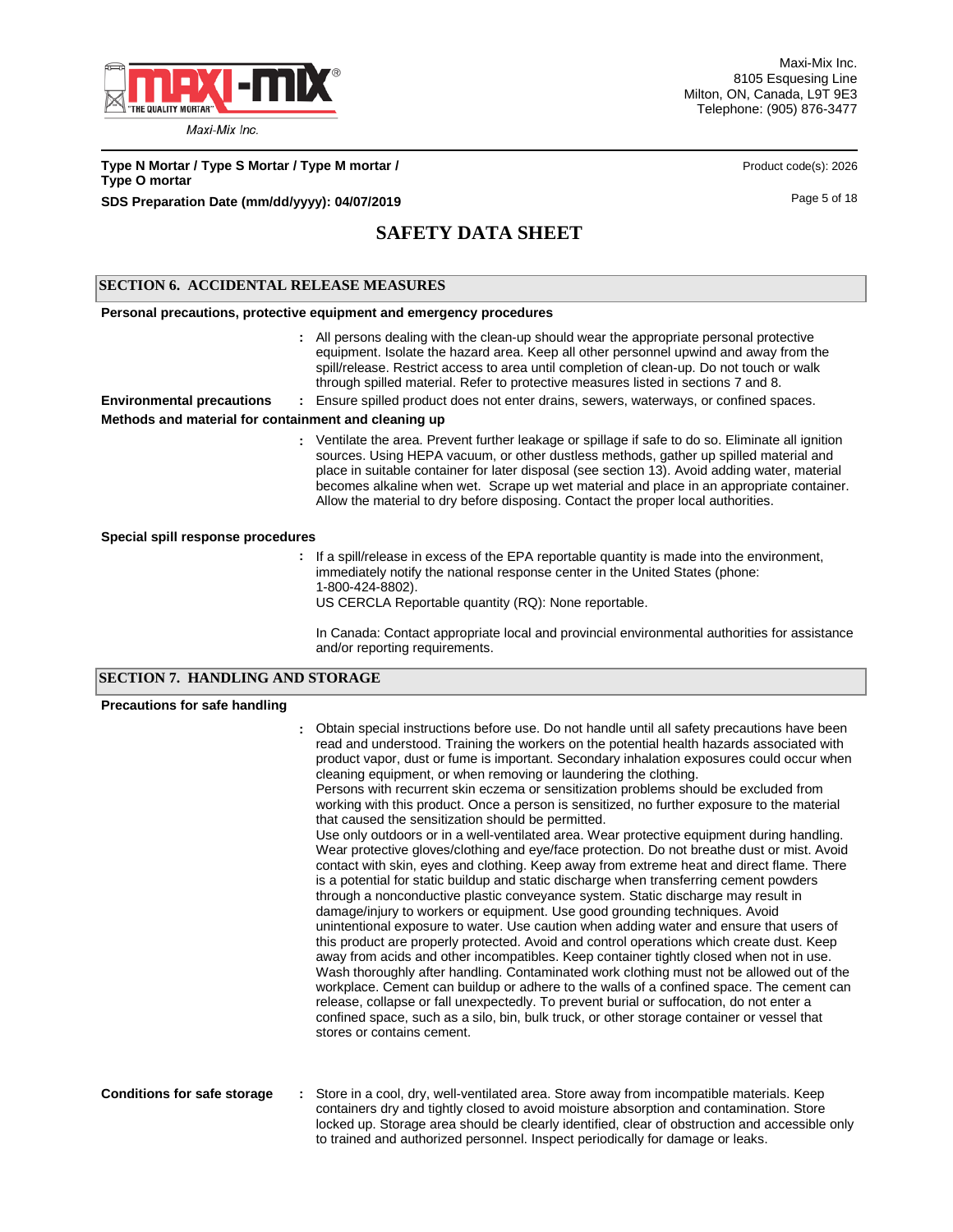

Maxi-Mix Inc. 8105 Esquesing Line Milton, ON, Canada, L9T 9E3 Telephone: (905) 876-3477

**Type N Mortar / Type S Mortar / Type M mortar /** <br> **Product code(s): 2026 Type O mortar SDS Preparation Date (mm/dd/yyyy): 04/07/2019 Page 6 of 18** Page 6 of 18

# **SAFETY DATA SHEET**

**Incompatible materials :** Strong acids; Strong oxidizing agents; Hydrofluoric acid; Ammonium salts; Metals (e.g. tin, aluminum, zinc and alloys containing these metals). Avoid unintentional exposure to water.

## **SECTION 8. EXPOSURE CONTROLS / PERSONAL PROTECTION**

| <b>Exposure Limits:</b>   |                                                       |                  |                                                                          |                  |  |
|---------------------------|-------------------------------------------------------|------------------|--------------------------------------------------------------------------|------------------|--|
| <b>Chemical Name</b>      |                                                       | <b>ACGIH TLV</b> |                                                                          | <b>OSHA PEL</b>  |  |
|                           | <b>TWA</b>                                            | <b>STEL</b>      | <u>PEL</u>                                                               | <b>STEL</b>      |  |
| <b>Portland cement</b>    | 1 mg/m <sup>3</sup> (respirable)                      | N/A <sub>v</sub> | 15 mg/m <sup>3</sup> (total<br>dust); $5 \text{ mg/m}^3$<br>(respirable) | N/A <sub>v</sub> |  |
| <b>Crystalline silica</b> | $0.025$ mg/m <sup>3</sup><br>(respirable)             | N/A <sub>v</sub> | $0.1$ mg/m <sup>3</sup><br>(respirable) (final<br>rule limit)            | N/A <sub>v</sub> |  |
| Calcium hydroxide         | $5 \text{ mg/m}^3$                                    | N/A <sub>v</sub> | 15 mg/m <sup>3</sup> (total<br>dust); $5 \text{ mg/m}^3$<br>(respirable) | N/A <sub>v</sub> |  |
| Calcium oxide             | $2 \text{ mg/m}^3$                                    | N/A <sub>v</sub> | $5 \text{ mg/m}^3$                                                       | N/A <sub>v</sub> |  |
| Mica                      | 3 mg/m <sup>3</sup> (respirable)                      | N/A <sub>v</sub> | 20 mppcf                                                                 | N/A <sub>v</sub> |  |
| <b>Black Iron Oxide</b>   | 5 mg/m <sup>3</sup> (respirable)<br>(as 'Iron oxide') | N/A <sub>v</sub> | 10 mg/m $3$ (iron<br>oxide fume)                                         | N/A <sub>v</sub> |  |
| <b>Carbon black</b>       | 3.0 mg/m <sup>3</sup> (inhalable)                     | N/A <sub>v</sub> | $3.5$ mg/m <sup>3</sup>                                                  | N/A <sub>v</sub> |  |
| Yellow iron oxide         | 5 mg/m <sup>3</sup> (respirable)<br>(as 'Iron oxide') | N/A <sub>v</sub> | 10 mg/m $3$ (iron<br>oxide fume)                                         | N/A <sub>v</sub> |  |
| Iron oxide                | 5 mg/m <sup>3</sup> (respirable)                      | N/A <sub>v</sub> | 10 mg/m $3$ (fume)                                                       | N/A <sub>v</sub> |  |
| titanium dioxide          | $10 \text{ mg/m}^3$                                   | N/A <sub>v</sub> | 15 mg/m <sup>3</sup> (total<br>dust)                                     | N/A <sub>v</sub> |  |

## **Exposure controls**

**Ventilation and engineering measures**

.

|                               | : Use only outdoors or in a well-ventilated area. Apply technical measures to comply with the<br>occupational exposure limits. Where reasonably practicable this should be achieved by the<br>use of local exhaust ventilation and good general extraction. Good general ventilation<br>(typically 10 air changes per hour) should be used. In case of insufficient ventilation wear<br>suitable respiratory equipment. |
|-------------------------------|-------------------------------------------------------------------------------------------------------------------------------------------------------------------------------------------------------------------------------------------------------------------------------------------------------------------------------------------------------------------------------------------------------------------------|
| <b>Respiratory protection</b> | : Respiratory protection must be worn wherever inhalation of particulates if possible. Where<br>occupational exposure limits are exceeded, wear a suitable, NIOSH-approved particulate<br>respirators (N95 or better). Respirators should be selected based on the form and<br>concentration of contaminants in air, and in accordance with OSHA (29 CFR 1910.134) or<br>CSA Z94.4-02.                                  |
| <b>Skin protection</b>        | : Wear protective gloves/clothing. The suitability for a specific workplace should be discussed<br>with the producers of the protective gloves. Wear resistant clothing and boots.                                                                                                                                                                                                                                      |
| Eye / face protection         | : Wear chemical splash goggles to prevent dusts from entering the eyes. A full face shield<br>may also be necessary.                                                                                                                                                                                                                                                                                                    |
| Other protective equipment    | : An eyewash station and safety shower should be made available in the immediate working<br>area. Other equipment may be required depending on workplace standards.                                                                                                                                                                                                                                                     |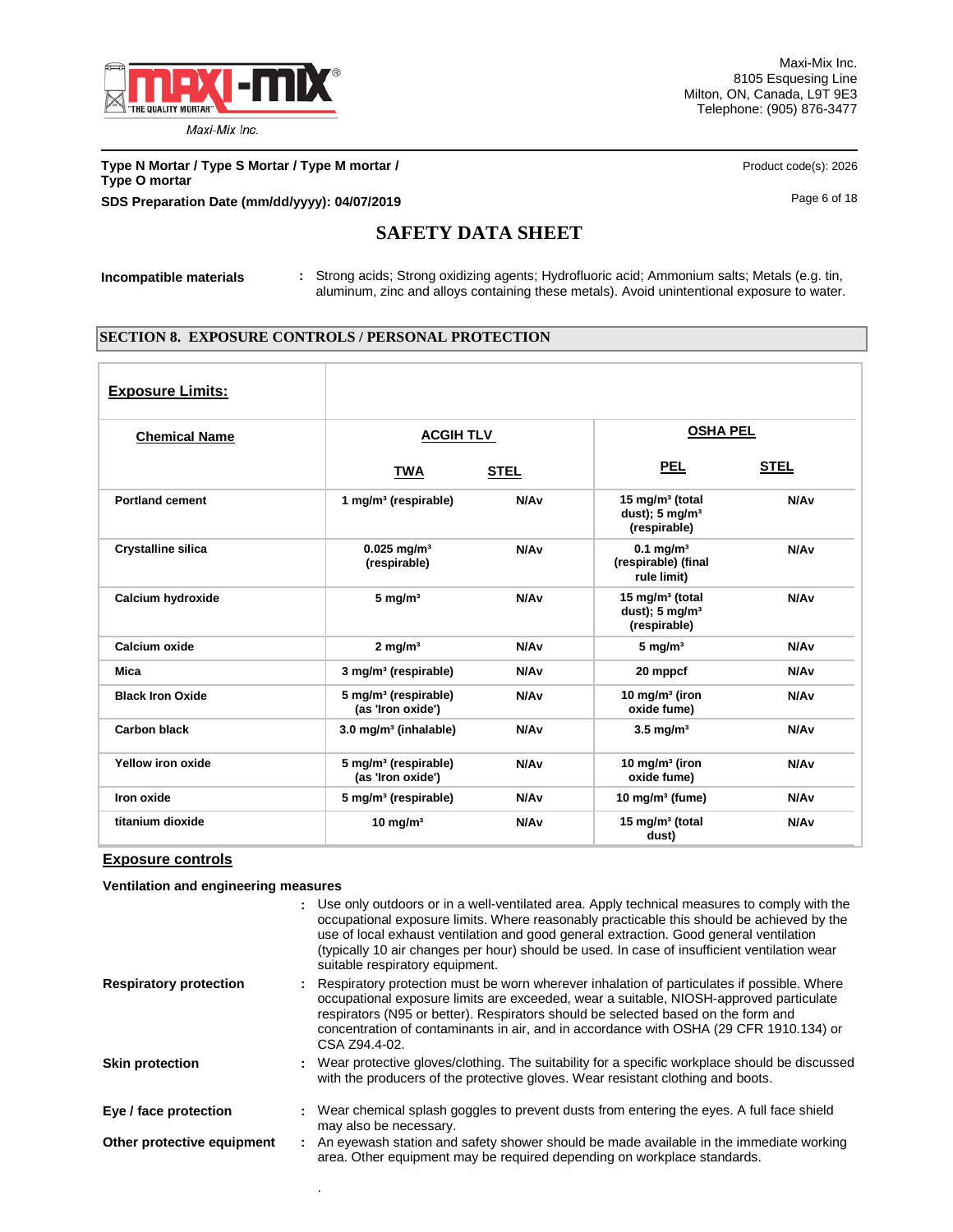

Maxi-Mix Inc. 8105 Esquesing Line Milton, ON, Canada, L9T 9E3 Telephone: (905) 876-3477

**Type N Mortar / Type S Mortar / Type M mortar /** <br> **Product code(s): 2026 Type O mortar SDS Preparation Date (mm/dd/yyyy): 04/07/2019 Page 7 of 18** Page 7 of 18

# **SAFETY DATA SHEET**

#### **General hygiene considerations**

**:** Do not breathe dust or mist. Avoid contact with skin, eyes and clothing. Do not eat, drink or smoke when using this product. Upon completion of work, wash hands before eating, drinking, smoking or use of toilet facilities. Remove soiled clothing and wash it thoroughly before reuse. Contaminated work clothing must not be allowed out of the workplace. Handle in accordance with good industrial hygiene and safety practice.

## **SECTION 9. PHYSICAL AND CHEMICAL PROPERTIES**

| Appearance                                 |    | Powder; Various colors.                                                                                  |
|--------------------------------------------|----|----------------------------------------------------------------------------------------------------------|
| Odor                                       |    | No odor.                                                                                                 |
| <b>Odor threshold</b>                      |    | N/Av                                                                                                     |
| рH                                         |    | 12 - 13                                                                                                  |
| <b>Melting/Freezing point</b>              |    | : N/Av                                                                                                   |
| Initial boiling point and boiling range    |    |                                                                                                          |
|                                            |    | N/Ap                                                                                                     |
| <b>Flash point</b>                         |    | N/Ap                                                                                                     |
| <b>Flashpoint (Method)</b>                 |    | N/Ap                                                                                                     |
| Evaporation rate (BuAe = 1)                |    | : $N/Ap$                                                                                                 |
| Flammability (solid, gas)                  |    | Not flammable.                                                                                           |
| Lower flammable limit (% by vol.)          |    |                                                                                                          |
|                                            |    | N/Ap                                                                                                     |
| Upper flammable limit (% by vol.)          |    |                                                                                                          |
|                                            |    | N/Ap                                                                                                     |
| <b>Oxidizing properties</b>                |    | None known.                                                                                              |
| <b>Explosive properties</b>                |    | Not explosive                                                                                            |
| Vapor pressure                             |    | N/Ap                                                                                                     |
| Vapor density                              | ÷. | N/Ap                                                                                                     |
| <b>Relative density / Specific gravity</b> |    |                                                                                                          |
|                                            |    | $: 2.5 - 3.15$ (water = 1)                                                                               |
| Solubility in water                        |    | Slightly soluble. Contact with water may cause hydration, and formation of caustic alkaline<br>material. |
| Other solubility(ies)                      |    | : Not available.                                                                                         |
|                                            |    | Partition coefficient: n-octanol/water or Coefficient of water/oil distribution                          |
|                                            |    | : N/Av                                                                                                   |
| <b>Auto-ignition temperature</b>           |    | N/Av                                                                                                     |
| <b>Decomposition temperature</b>           | ÷  | N/Av                                                                                                     |
| <b>Viscosity</b>                           |    | : $N/Ap$                                                                                                 |
| Volatiles (% by weight)                    |    | : $N/Ap$                                                                                                 |
| Volatile organic Compounds (VOC's)         |    |                                                                                                          |
|                                            |    | : $N/Ap$                                                                                                 |
| Absolute pressure of container             |    |                                                                                                          |
|                                            |    | : $N/Ap$                                                                                                 |
| Flame projection length                    |    | : $N/Ap$                                                                                                 |
| Other physical/chemical comments           |    |                                                                                                          |
|                                            |    | No additional information.                                                                               |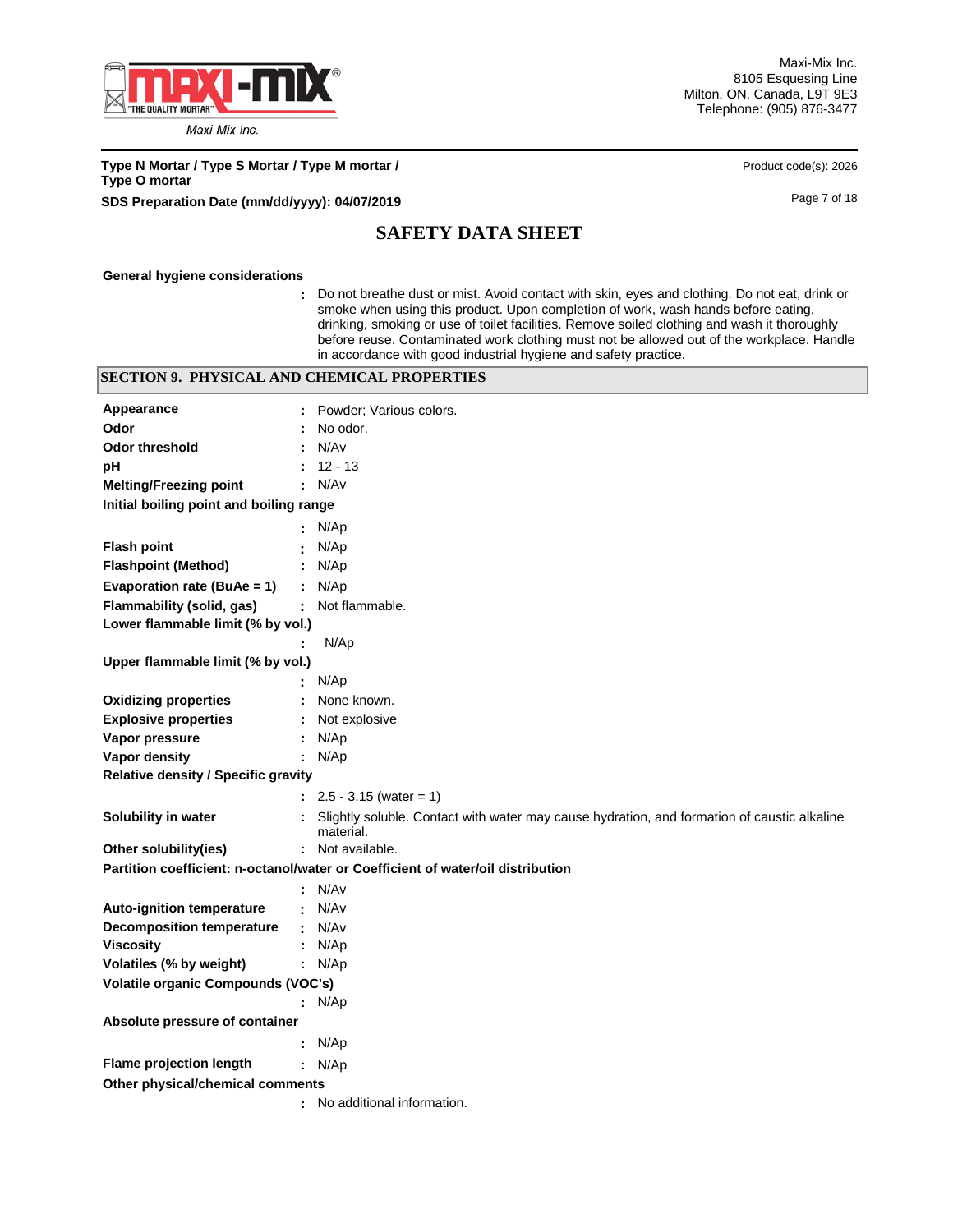

Maxi-Mix Inc. 8105 Esquesing Line Milton, ON, Canada, L9T 9E3 Telephone: (905) 876-3477

**Type N Mortar / Type S Mortar / Type M mortar /** <br> **Product code(s): 2026 Type O mortar SDS Preparation Date (mm/dd/yyyy): 04/07/2019 Page 8 of 18** 

# **SAFETY DATA SHEET**

| <b>SECTION 10. STABILITY AND REACTIVITY</b> |  |                                                                                                                                                                                                                                                                                                                                                                                                                                                                                                                                                                                                           |  |  |
|---------------------------------------------|--|-----------------------------------------------------------------------------------------------------------------------------------------------------------------------------------------------------------------------------------------------------------------------------------------------------------------------------------------------------------------------------------------------------------------------------------------------------------------------------------------------------------------------------------------------------------------------------------------------------------|--|--|
| <b>Reactivity</b>                           |  | : Contact with water gives off heat. Contact with water may cause hydration, and formation of<br>caustic alkaline material. Reacts with water to form silicates and calcium hydroxide. Silicates<br>react with powerful oxidizers such as fluorine, boron trifluoride, chlorine trifluoride,<br>manganese trifluoride, and oxygen difluoride. Dissolves in hydrofluoric acid, producing<br>corrosive silicon tetrafluoride gas. Aqueous solutions may react with some metals (e.g.<br>Aluminum, zinc, tin and their alloys) to release flammable hydrogen gas. When in solution,<br>may corrode aluminum. |  |  |
| <b>Chemical stability</b>                   |  | Stable under normal conditions. Absorbs moisture from the air. Hardens over time in moist<br>conditions.                                                                                                                                                                                                                                                                                                                                                                                                                                                                                                  |  |  |
| Possibility of hazardous reactions          |  |                                                                                                                                                                                                                                                                                                                                                                                                                                                                                                                                                                                                           |  |  |
|                                             |  | Hazardous polymerization does not occur. No dangerous reaction known under conditions<br>of normal use.                                                                                                                                                                                                                                                                                                                                                                                                                                                                                                   |  |  |
| <b>Conditions to avoid</b>                  |  | : Ensure adequate ventilation, especially in confined areas. Avoid contact with incompatible<br>materials. Avoid heat and open flame.                                                                                                                                                                                                                                                                                                                                                                                                                                                                     |  |  |
| Incompatible materials                      |  | : Strong acids; Strong oxidizing agents; Hydrofluoric acid; Ammonium salts; Metals (e.g. tin,<br>aluminum, zinc and alloys containing these metals). Avoid unintentional exposure to water.                                                                                                                                                                                                                                                                                                                                                                                                               |  |  |

**Hazardous decomposition products**

None known, refer to hazardous combustion products in Section 5. **:**

## **SECTION 11. TOXICOLOGICAL INFORMATION**

#### **Information on likely routes of exposure:**

| Routes of entry inhalation | : YES |
|----------------------------|-------|
| Routes of entry skin & eye | : YFS |
| Routes of entry Ingestion  | : YFS |

**Routes of exposure skin absorption**

**:** NO

## **Potential Health Effects:**

## **Signs and symptoms of short-term (acute) exposure**

*Sign and symptoms Inhalation*

|                                         | Inhalation can cause severe respiratory irritation. Symptoms may include coughing, choking<br>and wheezing.                                                                                                                                                         |
|-----------------------------------------|---------------------------------------------------------------------------------------------------------------------------------------------------------------------------------------------------------------------------------------------------------------------|
| Sign and symptoms ingestion             |                                                                                                                                                                                                                                                                     |
|                                         | : May cause severe irritation and corrosive damage in the mouth, throat and stomach.<br>Symptoms may include severe abdominal pain, vomiting, burns and bleeding.                                                                                                   |
| Sign and symptoms skin                  | May cause severe irritation or burns to the skin. Contact with wet material, or moist areas of<br>the skin, causes skin burns. Symptoms may include blistering, ulcerations and scarring.<br>Symptoms may be delayed. Wet product causes burns with little warning. |
| Sign and symptoms eyes                  | : Causes serious eye damage. Symptoms may include severe pain, blurred vision, redness<br>and corrosive damage.                                                                                                                                                     |
| <b>Potential Chronic Health Effects</b> |                                                                                                                                                                                                                                                                     |
|                                         | Prolonged inhalation may cause adverse lung effects with symptoms including coughing,<br>mucous production and difficulty breathing.                                                                                                                                |
| Mutagenicity                            | : No data available to indicate product or any components present at greater than 0.1% are<br>mutagenic or genotoxic.                                                                                                                                               |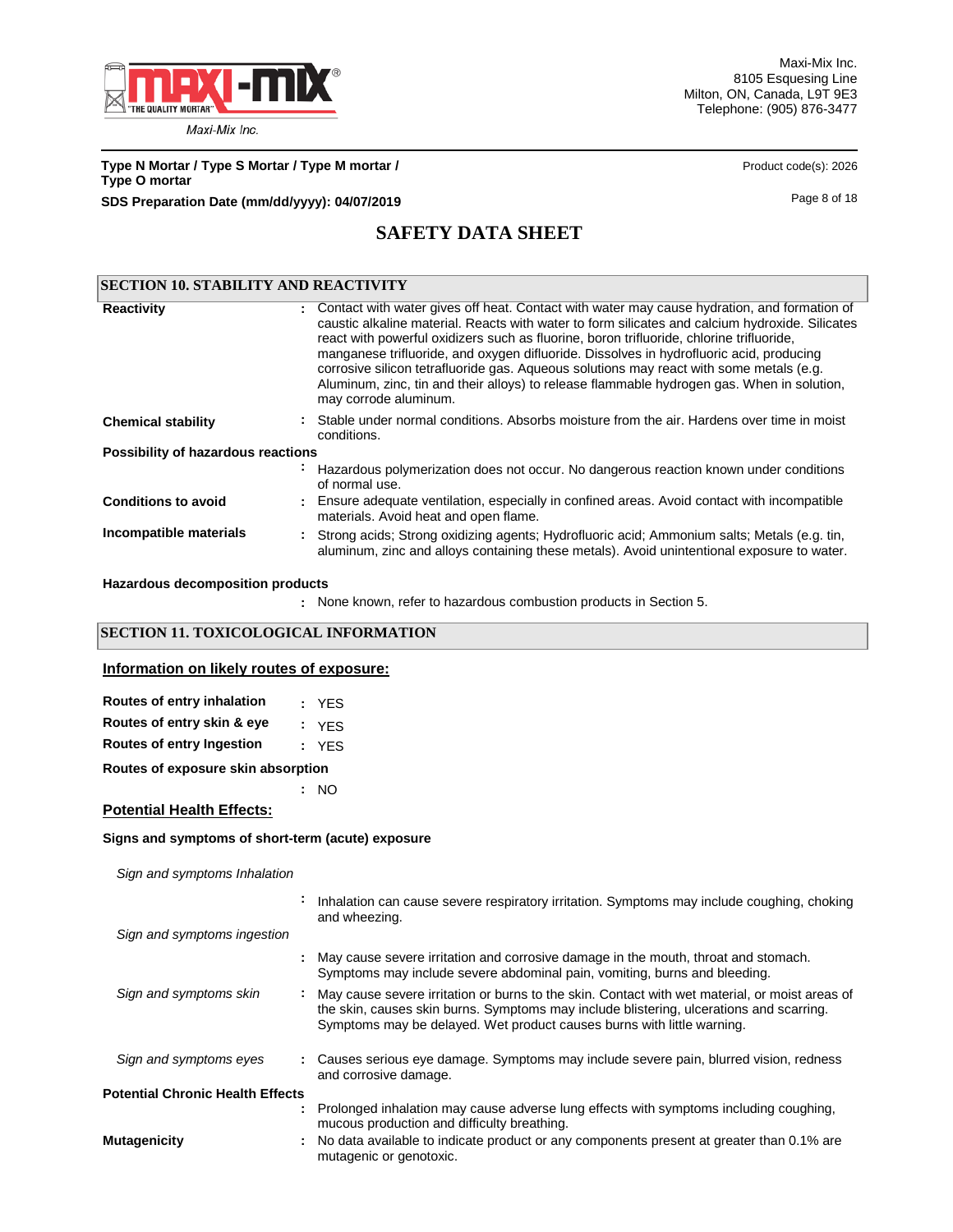

Maxi-Mix Inc. 8105 Esquesing Line Milton, ON, Canada, L9T 9E3 Telephone: (905) 876-3477

| Type N Mortar / Type S Mortar / Type M mortar /<br><b>Type O mortar</b> | Product code(s): 2026 |
|-------------------------------------------------------------------------|-----------------------|
| SDS Preparation Date (mm/dd/yyyy): 04/07/2019                           | Page 9 of 18          |

# **SAFETY DATA SHEET**

| Carcinogenicity                                  | This material is classified as hazardous under U.S. OSHA regulations (29CFR 1910.1200)<br>(Hazcom 2012) and Canadian WHMIS regulations (Hazardous Products Regulations)<br>(WHMIS 2015). Hazardous classification:<br>Carcinogenicity - Category 1. May cause cancer. Symptoms may include persistent<br>coughing, shortness of breath, coughing up blood and wheezing.<br>This product contains Crystalline silica - Quartz. Crystalline silica - Quartz is classified as<br>carcinogenic by IARC (Group 1), ACGIH (Group A2), NTP (Group 1) and OSHA (OSHA<br>Select carcinogen).<br>2026 Masonry Cement / Sand Color # 60 also contains Titanium dioxide. Titanium dioxide is<br>classified as possibly carcinogenic by IARC (Group 2B).<br>2026 Masonry Cement / Sand Colors 80, 85, and 97 also contain Carbon black. Carbon<br>black is classified as carcinogenic by IARC (Group 2B). |
|--------------------------------------------------|----------------------------------------------------------------------------------------------------------------------------------------------------------------------------------------------------------------------------------------------------------------------------------------------------------------------------------------------------------------------------------------------------------------------------------------------------------------------------------------------------------------------------------------------------------------------------------------------------------------------------------------------------------------------------------------------------------------------------------------------------------------------------------------------------------------------------------------------------------------------------------------------|
| <b>Reproductive effects &amp; Teratogenicity</b> |                                                                                                                                                                                                                                                                                                                                                                                                                                                                                                                                                                                                                                                                                                                                                                                                                                                                                              |
|                                                  | : This product is not expected to cause reproductive or developmental effects.                                                                                                                                                                                                                                                                                                                                                                                                                                                                                                                                                                                                                                                                                                                                                                                                               |
| Sensitization to material                        | This material is classified as hazardous under U.S. OSHA regulations (29CFR 1910.1200)<br>(Hazcom 2012) and Canadian WHMIS regulations (Hazardous Products Regulations)<br>(WHMIS 2015). Classification:<br>Skin sensitization - Category 1. May cause an allergic skin reaction. May cause severe skin<br>sensitization with allergic contact dermatitis symptoms such as swelling, rash and eczema.<br>Allergic contact dermatitis is caused by sensitization to hexavalent chromium (chromate)<br>present in cement. This product contains trace levels of hexavalent chromium (Chromium<br>VI). A reduction of Cr(VI) compounds in this material, by the addition of a soluble Cr VI<br>reducing agent, to less than 2 ppm will reduce the prevalence of allergic eczema.<br>Not expected to be a respiratory sensitizer.                                                                |
| Specific target organ effects                    | This material is classified as hazardous under U.S. OSHA regulations (29CFR 1910.1200)<br>(Hazcom 2012) and Canadian WHMIS regulations (Hazardous Products Regulations)<br>(WHMIS 2015). Classification:<br>Specific target organ toxicity, single exposure - Category 3. May cause respiratory irritation.<br>Specific target organ toxicity, repeated exposure - Category 1. Causes damage to organs<br>through prolonged or repeated exposure.<br>Contains crystalline silica; prolonged exposure by inhalation of particles can cause serious<br>lung damage, including silicosis. Symptoms may include coughing, shortness of breath and<br>eventually severe respiratory impairment.                                                                                                                                                                                                   |
| Medical conditions aggravated by overexposure    |                                                                                                                                                                                                                                                                                                                                                                                                                                                                                                                                                                                                                                                                                                                                                                                                                                                                                              |
|                                                  | : Pre-existing skin, eye and respiratory disorders.                                                                                                                                                                                                                                                                                                                                                                                                                                                                                                                                                                                                                                                                                                                                                                                                                                          |
| <b>Synergistic materials</b>                     | : No information available.                                                                                                                                                                                                                                                                                                                                                                                                                                                                                                                                                                                                                                                                                                                                                                                                                                                                  |
| <b>Toxicological data</b>                        | : Not classified for acute toxicity based on available data.<br>There is no available data for the product itself, only for the ingredients. See below for<br>individual ingredient acute toxicity data.                                                                                                                                                                                                                                                                                                                                                                                                                                                                                                                                                                                                                                                                                     |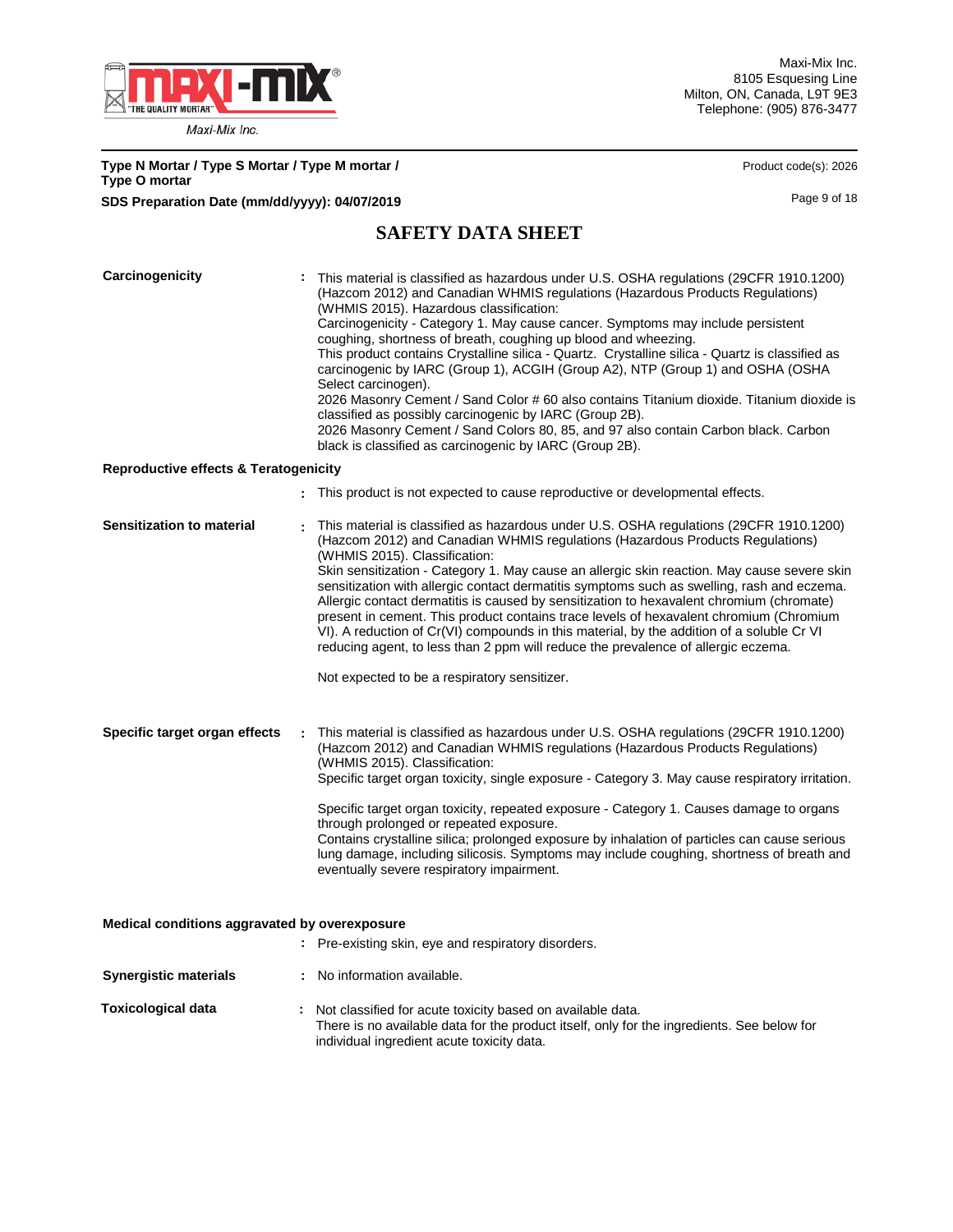

**Type N Mortar / Type S Mortar / Type M mortar / <b>Product code(s): 2026** Product code(s): 2026 **Type O mortar SDS Preparation Date (mm/dd/yyyy): 04/07/2019 Page 10 of 18** Page 10 of 18

# **SAFETY DATA SHEET**

|                                                          | $LC_{50}$ (4hr)                                                                                                                                                                                                                                                                     | LD <sub>50</sub>            |                             |  |  |
|----------------------------------------------------------|-------------------------------------------------------------------------------------------------------------------------------------------------------------------------------------------------------------------------------------------------------------------------------------|-----------------------------|-----------------------------|--|--|
| <b>Chemical name</b>                                     | inh, rat                                                                                                                                                                                                                                                                            | (Oral, rat)                 | (Rabbit, dermal)            |  |  |
| Portland cement                                          | N/Av                                                                                                                                                                                                                                                                                | N/A <sub>v</sub>            | > 2000 mg/kg (No mortality) |  |  |
| Crystalline silica                                       | N/Av                                                                                                                                                                                                                                                                                | N/A <sub>v</sub>            | N/Av                        |  |  |
| Calcium hydroxide                                        | N/Av                                                                                                                                                                                                                                                                                | 7340 mg/kg                  | > 2500 mg/kg (No mortality) |  |  |
| Calcium oxide                                            | N/Av                                                                                                                                                                                                                                                                                | > 2000 mg/kg (No mortality) | > 2500 mg/kg (No mortality) |  |  |
| Mica                                                     | N/Av                                                                                                                                                                                                                                                                                | > 15 000 mg/kg              | N/Av                        |  |  |
| titanium dioxide<br>also contain the following chemical: | 2026 Type N Mortar / Type S Mortar / Type M mortar / Type O mortar Color # 60 also contains the following chemical:<br>$> 6.82$ mg/kg (dust) (No mortality)<br>2026 Type N Mortar / Type S Mortar / Type M mortar / Type O mortar Colors # 80, 85, 94, 97, and colors 10 through 70 | > 25 000 mg/kg              | > 10 000 mg/kg              |  |  |
| <b>Black Iron Oxide</b>                                  | N/Av                                                                                                                                                                                                                                                                                | > 5000 mg/kg (No mortality) | N/Av                        |  |  |
| chemical:                                                | 2026 Type N Mortar / Type S Mortar / Type M mortar / Type O mortar Colors # 80, 85, and 97 also contain the following                                                                                                                                                               |                             |                             |  |  |
| Carbon black                                             | $6.75$ mg/L (dust)                                                                                                                                                                                                                                                                  | > 10 000 mg/kg              | > 3000 mg/kg                |  |  |
| contain the following chemicals:                         | 2026 Type N Mortar / Type S Mortar / Type M mortar / Type O mortar Colors # 80, 85, and colors 10 through 70 also                                                                                                                                                                   |                             |                             |  |  |
| Yellow iron oxide                                        | N/Av                                                                                                                                                                                                                                                                                | > 10,000 mg/kg              | N/Av                        |  |  |
| Iron oxide                                               | N/Av                                                                                                                                                                                                                                                                                | > 10 000 mg/kg              | N/Av                        |  |  |

#### **Other important toxicologica**l **hazards**

**:** None known or reported by the manufacturer.

## **SECTION 12. ECOLOGICAL INFORMATION**

**Ecotoxicity :**

No data is available on the product itself. The product should not be allowed to enter drains or water courses, or be deposited where it can affect ground or surface waters. An environmental hazard cannot be excluded in the event of unprofessional handling or disposal. Large or frequent spills can have a harmful or damaging effect on the environment. Because of the high pH of this product, it would be expected to produce significant ecotoxicity upon exposure to aquatic organisms and aquatic systems.

See the following tables for individual ingredient ecotoxicity data.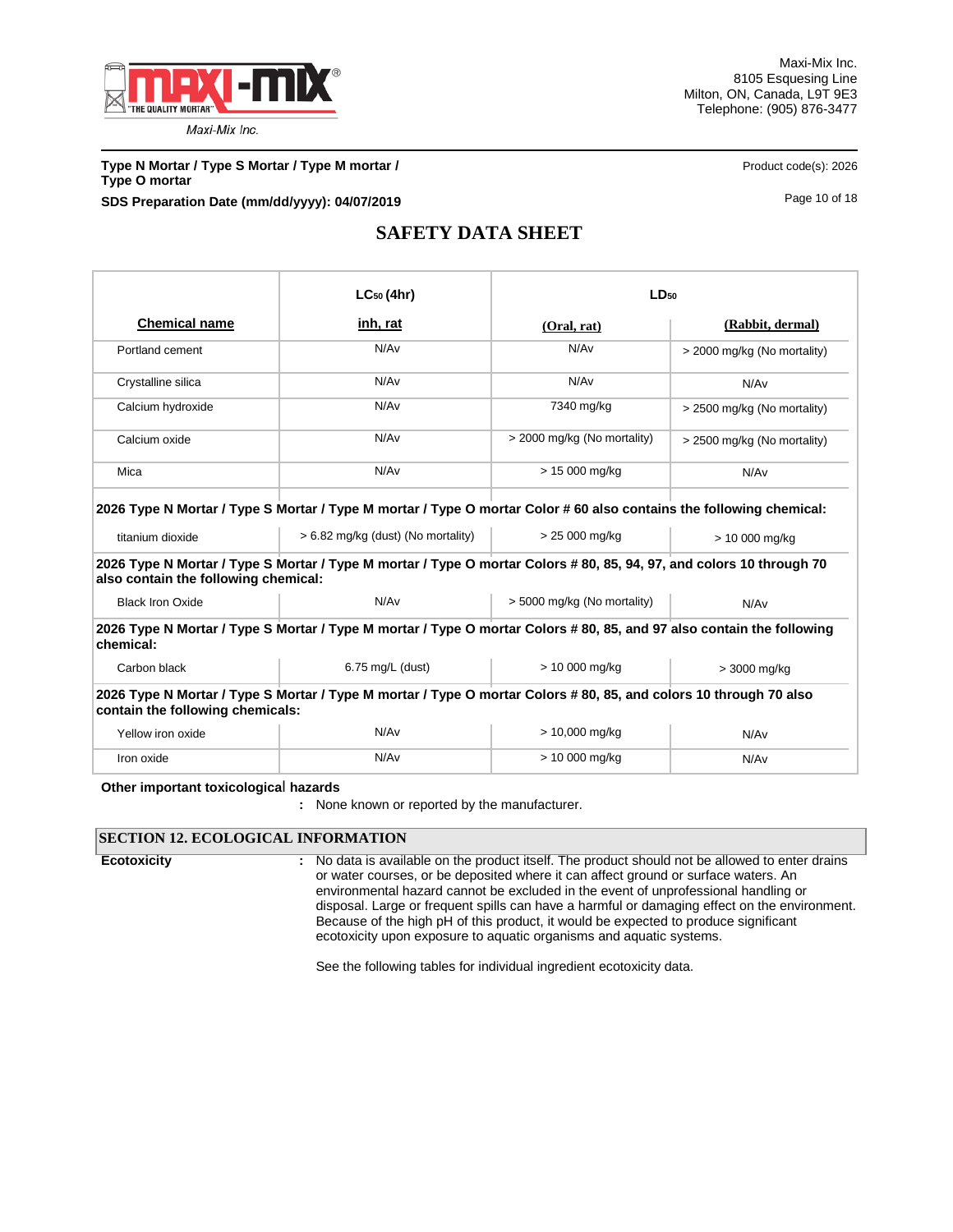

**Type N Mortar / Type S Mortar / Type M mortar /** <br>Product code(s): 2026 **Type O mortar SDS Preparation Date (mm/dd/yyyy): 04/07/2019 Page 11 of 18** Page 11 of 18

# **SAFETY DATA SHEET**

*Ecotoxicity data:*

|                         |               | <b>Toxicity to Fish</b>                    |                  |                 |  |  |
|-------------------------|---------------|--------------------------------------------|------------------|-----------------|--|--|
| Ingredients             | <b>CAS No</b> | LC50 / 96h                                 | NOEC / 21 day    | <b>M</b> Factor |  |  |
| Portland cement         | 65997-15-1    | N/Av                                       | N/A <sub>v</sub> | None.           |  |  |
| Crystalline silica      | 14808-60-7    | N/Av                                       | N/Av             | None.           |  |  |
| Calcium hydroxide       | 1305-62-0     | 50.6 mg/L (Rainbow trout)                  | N/Av             | None.           |  |  |
| Calcium oxide           | 1305-78-8     | 50.6 mg/L (Rainbow trout)                  | N/Av             | None.           |  |  |
| Mica                    | 12001-26-2    | N/Av                                       | N/A <sub>v</sub> | None.           |  |  |
| <b>Black Iron Oxide</b> | 1317-61-9     | N/Av                                       | N/Av             | None.           |  |  |
| Carbon black            | 1333-86-4     | > 1000 mg/L (Zebra fish)                   | N/A <sub>v</sub> | None.           |  |  |
| Yellow iron oxide       | 51274-00-1    | N/Av                                       | N/Av             | None.           |  |  |
| Iron oxide              | 1309-37-1     | $> 50000$ , < 100 000 mg/L<br>(Zebra fish) | N/Av             | None.           |  |  |
| titanium dioxide        | 13463-67-7    | > 100 mg/L (Japanese<br>ricefish)          | N/Av             | None.           |  |  |

| Ingredients             | <b>CAS No</b> | <b>Toxicity to Daphnia</b>           |               |                 |  |  |
|-------------------------|---------------|--------------------------------------|---------------|-----------------|--|--|
|                         |               | EC50 / 48h                           | NOEC / 21 day | <b>M</b> Factor |  |  |
| Portland cement         | 65997-15-1    | N/Av                                 | N/Av          | None.           |  |  |
| Crystalline silica      | 14808-60-7    | N/Av                                 | N/Av          | None.           |  |  |
| Calcium hydroxide       | 1305-62-0     | 49.1 mg/L (Daphnia<br>N/Av<br>magna) |               | None.           |  |  |
| Calcium oxide           | 1305-78-8     | 49.1 mg/L (Daphnia<br>magna)         | N/Av          | None.           |  |  |
| Mica                    | 12001-26-2    | N/Av                                 | N/Av          | None.           |  |  |
| <b>Black Iron Oxide</b> | 1317-61-9     | N/Av                                 | N/Av          | None.           |  |  |
| Carbon black            | 1333-86-4     | > 5600 mg/L/24hr (Daphnia)<br>magna) | N/Av          | None.           |  |  |
| Yellow iron oxide       | 51274-00-1    | > 100 mg/L (Daphnia<br>magna)        | N/Av          | None.           |  |  |
| Iron oxide              | 1309-37-1     | > 100 mg/L (Daphnia<br>magna)        | N/Av          | None.           |  |  |
| titanium dioxide        | 13463-67-7    | > 100 mg/L (Daphnia<br>magna)        | N/Av          | None.           |  |  |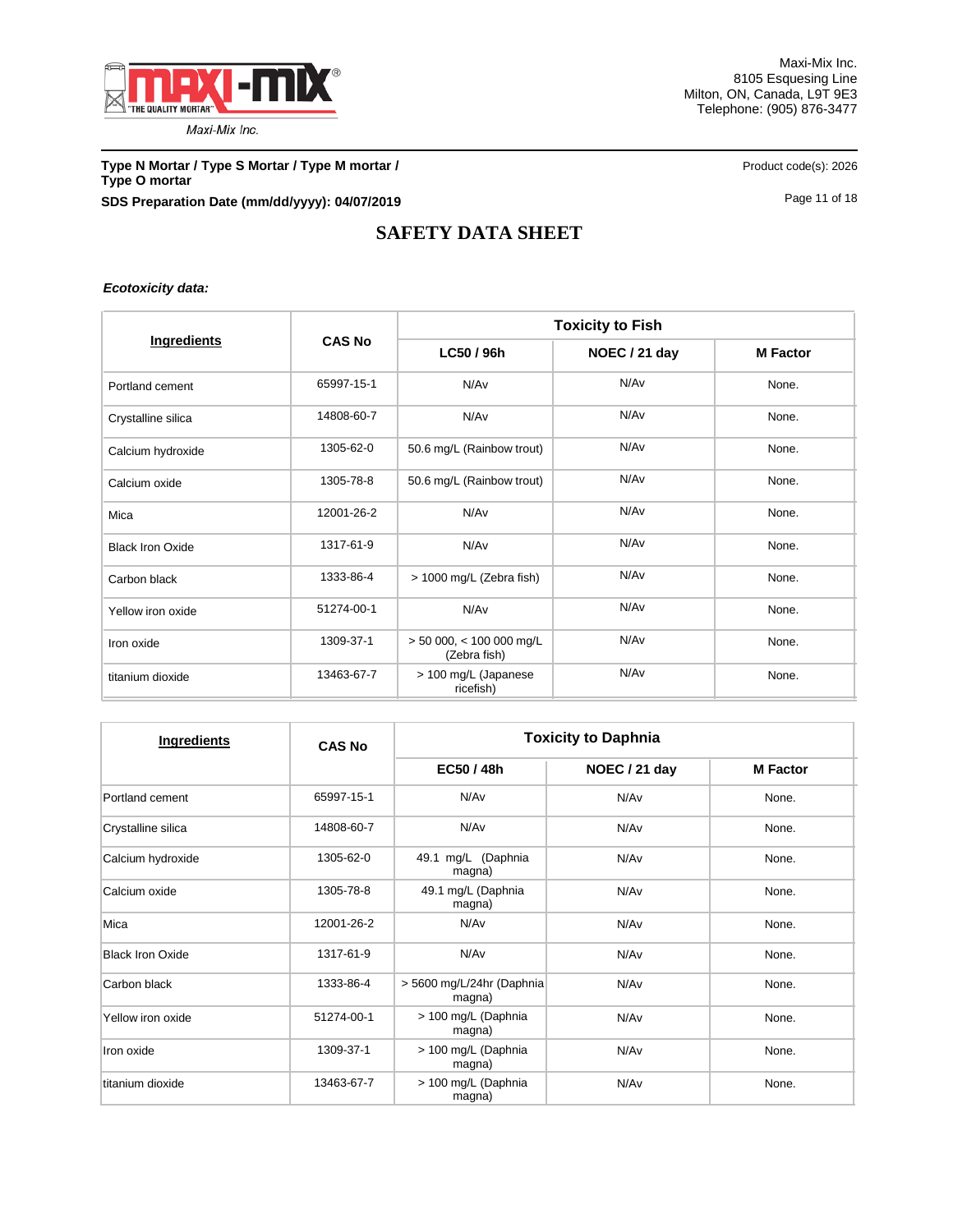

Maxi-Mix Inc. 8105 Esquesing Line Milton, ON, Canada, L9T 9E3 Telephone: (905) 876-3477

**Type N Mortar / Type S Mortar / Type M mortar /** <br> **Product code(s): 2026 Type O mortar SDS Preparation Date (mm/dd/yyyy): 04/07/2019 Page 12 of 18** Page 12 of 18

# **SAFETY DATA SHEET**

| Ingredients             | <b>CAS No</b> | <b>Toxicity to Algae</b>            |                   |                 |  |  |
|-------------------------|---------------|-------------------------------------|-------------------|-----------------|--|--|
|                         |               | EC50 / 96h or 72h                   | NOEC / 96h or 72h | <b>M</b> Factor |  |  |
| Portland cement         | 65997-15-1    | N/Av                                | N/Av              | None.           |  |  |
| Crystalline silica      | 14808-60-7    | N/Av                                | N/Av              | None.           |  |  |
| Calcium hydroxide       | 1305-62-0     | 184.57 mg/L/72hr (Green<br>algae)   | 48 mg/L/72hr      | None.           |  |  |
| Calcium oxide           | 1305-78-8     | 184.57 mg/L/72hr (Green<br>algae)   | 48 mg/L/72hr      | None.           |  |  |
| Mica                    | 12001-26-2    | N/Av                                | N/Av              | None.           |  |  |
| <b>Black Iron Oxide</b> | 1317-61-9     | N/Av                                | N/Av              | None.           |  |  |
| Carbon black            | 1333-86-4     | > 10 000 mg/L/72hr (Green<br>algae) | N/Av              | None.           |  |  |
| Yellow iron oxide       | 51274-00-1    | N/Av                                | N/Av              | None.           |  |  |
| Iron oxide              | 1309-37-1     | N/Av                                | N/Av              | None.           |  |  |
| titanium dioxide        | 13463-67-7    | > 100 mg/L/72hr (Green<br>algae)    | N/Av              | None.           |  |  |

**Persistence and degradability**

Not expected to be rapidly biodegradable. **:**

**Bioaccumulation potential :** No data is available on the product itself. See the following data for ingredient information.

| <b>Components</b>                          | Partition coefficient n-octanol/water (log Kow)                                                                                                                                              | <b>Bioconcentration factor (BCF)</b> |
|--------------------------------------------|----------------------------------------------------------------------------------------------------------------------------------------------------------------------------------------------|--------------------------------------|
| Calcium oxide (CAS 1305-78-8)              | - 0.57                                                                                                                                                                                       | N/Av                                 |
| <b>Mobility in soil</b>                    | : No data is available on the product itself.                                                                                                                                                |                                      |
| <b>Other Adverse Environmental effects</b> |                                                                                                                                                                                              |                                      |
|                                            | : No other adverse environmental effects (e.g. ozone depletion, photochemical ozone creation<br>potential, endocrine disruption, global warming potential) are expected from this component. |                                      |

## **SECTION 13. DISPOSAL CONSIDERATIONS**

| <b>Handling for Disposal</b> | : Handle in accordance with good industrial hygiene and safety practice. Refer to protective<br>measures listed in sections 7 and 8. This material and its container must be disposed of in a<br>safe way.<br>Empty containers retain residue and can be dangerous. Since emptied containers may<br>retain product residue, follow label warnings even after container is emptied.               |
|------------------------------|--------------------------------------------------------------------------------------------------------------------------------------------------------------------------------------------------------------------------------------------------------------------------------------------------------------------------------------------------------------------------------------------------|
| <b>Methods of Disposal</b>   | : Dispose in accordance with all applicable federal, state, provincial and local regulations.                                                                                                                                                                                                                                                                                                    |
| <b>RCRA</b>                  | . If this product, as supplied, becomes a waste in the United States, it may meet the criteria of<br>a hazardous waste as defined under RCRA. Title 40 CFR 261. It is the responsibility of the<br>waste generator to determine the proper waste identification and disposal method. For<br>disposal of unused or waste material, check with local, state and federal environmental<br>agencies. |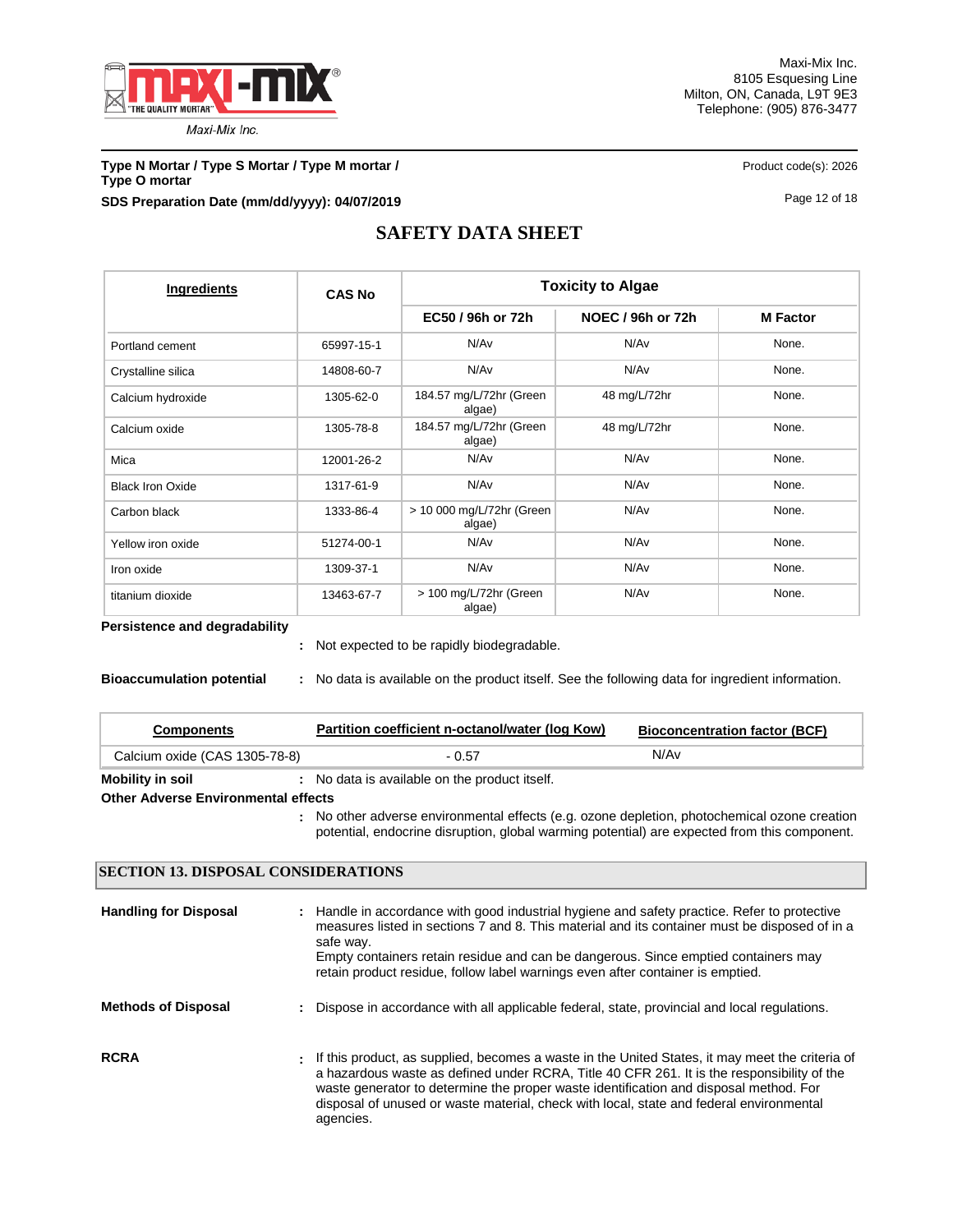

**Type N Mortar / Type S Mortar / Type M mortar /** <br> **Product code(s): 2026 Type O mortar SDS Preparation Date (mm/dd/yyyy): 04/07/2019 Page 13 of 18** Page 13 of 18

# **SAFETY DATA SHEET**

## **SECTION 14. TRANSPORT INFORMATION**

| <b>Regulatory</b><br><b>Information</b>              | <b>UN Number</b>             | UN proper shipping name                                                                                                                            | <b>Transport</b><br>hazard<br>class(es) | <b>Packing</b><br>Group | Label |
|------------------------------------------------------|------------------------------|----------------------------------------------------------------------------------------------------------------------------------------------------|-----------------------------------------|-------------------------|-------|
| <b>TDG</b>                                           | None.                        | Not regulated.                                                                                                                                     | Not regulated                           | None                    |       |
| <b>TDG</b><br><b>Additional</b><br>information       | None.                        |                                                                                                                                                    |                                         |                         |       |
| 49CFR/DOT                                            | None.                        | Not regulated.                                                                                                                                     | Not regulated                           | None                    |       |
| 49CFR/DOT<br><b>Additional</b><br>information        | None.                        |                                                                                                                                                    |                                         |                         |       |
| <b>ICAO/IATA</b>                                     | None.                        | Not regulated.                                                                                                                                     | Not regulated                           | None                    |       |
| <b>ICAO/IATA</b><br><b>Additional</b><br>information | None.                        |                                                                                                                                                    |                                         |                         |       |
| <b>IMDG</b>                                          | None.                        | Not regulated.                                                                                                                                     | Not regulated                           | None                    |       |
| <b>IMDG</b><br><b>Additional</b><br>information      | None.                        |                                                                                                                                                    |                                         |                         |       |
|                                                      | Special precautions for user | Appropriate advice on safety must accompany the package. Keep containers dry and tightly<br>closed to avoid moisture absorption and contamination. |                                         |                         |       |
| <b>Environmental hazards</b>                         |                              | This product does not meet the criteria for an environmentally hazardous mixture, according                                                        |                                         |                         |       |

to the IMDG Code. See Section 12 for more environmental information.

**Transport in bulk according to Annex II of MARPOL 73/78 and the IBC Code**

**:** No information available.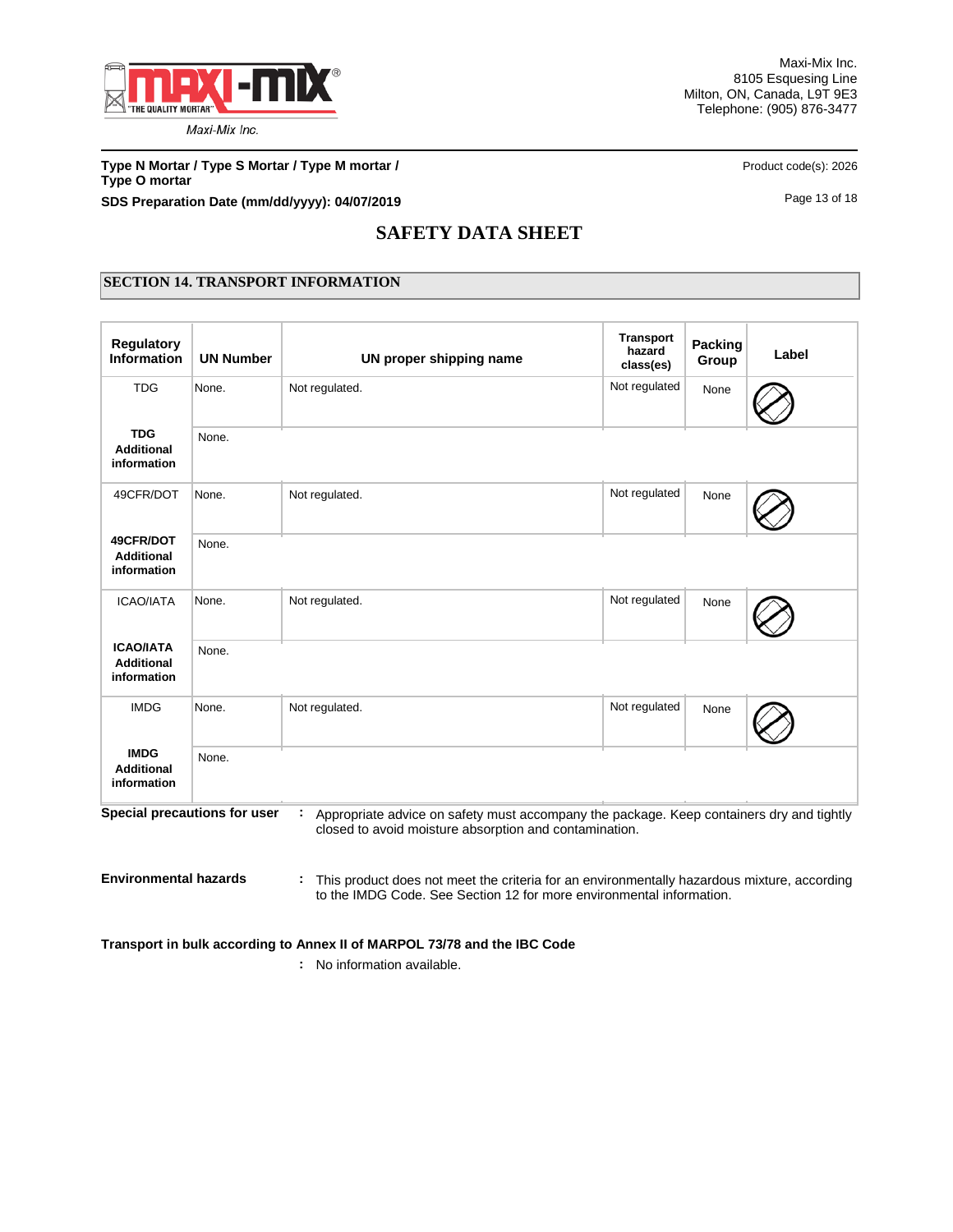

**Type N Mortar / Type S Mortar / Type M mortar /** <br> **Product code(s): 2026 Type O mortar SDS Preparation Date (mm/dd/yyyy): 04/07/2019 Page 14 of 18** Page 14 of 18

# **SAFETY DATA SHEET**

## **SECTION 15 - REGULATORY INFORMATION**

## **US Federal Information:**

Components listed below are present on the following U.S. Federal chemical lists:

|                         |            | <b>TSCA</b> | <b>CERCLA</b><br>Reportable       | <b>SARA TITLE III:</b><br>Sec. 302, Extremely<br><b>Hazardous</b> | SARA TITLE III: Sec. 313, 40 CFR 372,<br><b>Specific Toxic Chemical</b> |                             |  |
|-------------------------|------------|-------------|-----------------------------------|-------------------------------------------------------------------|-------------------------------------------------------------------------|-----------------------------|--|
| Ingredients             | CAS#       | Inventory   | Quantity(RQ) (40<br>CFR 117.302): | Substance, 40 CFR<br>355:                                         | <b>Toxic Chemical</b>                                                   | de minimus<br>Concentration |  |
| Portland cement         | 65997-15-1 | Yes         | None.                             | None.                                                             | <b>No</b>                                                               | N/Ap                        |  |
| Crystalline silica      | 14808-60-7 | Yes         | None.                             | None.                                                             | <b>No</b>                                                               | N/Ap                        |  |
| Calcium hydroxide       | 1305-62-0  | Yes         | None.                             | None.                                                             | <b>No</b>                                                               | N/Ap                        |  |
| Calcium oxide           | 1305-78-8  | Yes         | None.                             | None.                                                             | <b>No</b>                                                               | N/Ap                        |  |
| Mica                    | 12001-26-2 | Yes         | None.                             | None.                                                             | <b>No</b>                                                               | N/Ap                        |  |
| <b>Black Iron Oxide</b> | 1317-61-9  | Yes         | None.                             | None.                                                             | <b>No</b>                                                               | N/Ap                        |  |
| Carbon black            | 1333-86-4  | Yes         | None.                             | None.                                                             | <b>No</b>                                                               | N/Ap                        |  |
| Yellow iron oxide       | 51274-00-1 | Yes         | None.                             | None.                                                             | <b>No</b>                                                               | N/Ap                        |  |
| Iron oxide              | 1309-37-1  | Yes         | None.                             | None.                                                             | <b>No</b>                                                               | N/Ap                        |  |
| titanium dioxide        | 13463-67-7 | Yes         | None.                             | None.                                                             | <b>No</b>                                                               | N/Ap                        |  |

SARA TITLE III: Sec. 311 and 312, SDS Requirements, 40 CFR 370 Hazard Classes:

 Health hazards (Skin corrosion; Eye Damage; Skin sensitization; Carcinogenicity; Specific target organ toxicity, single exposure; Specific target organ toxicity, repeated exposure

Under SARA Sections 311 and 312, the EPA has established threshold quantities for the reporting of hazardous chemicals. The current thresholds are 500 pounds or the threshold planning quantity (TPQ), whichever is lower, for extremely hazardous substances and 10,000 pounds for all other hazardous chemicals.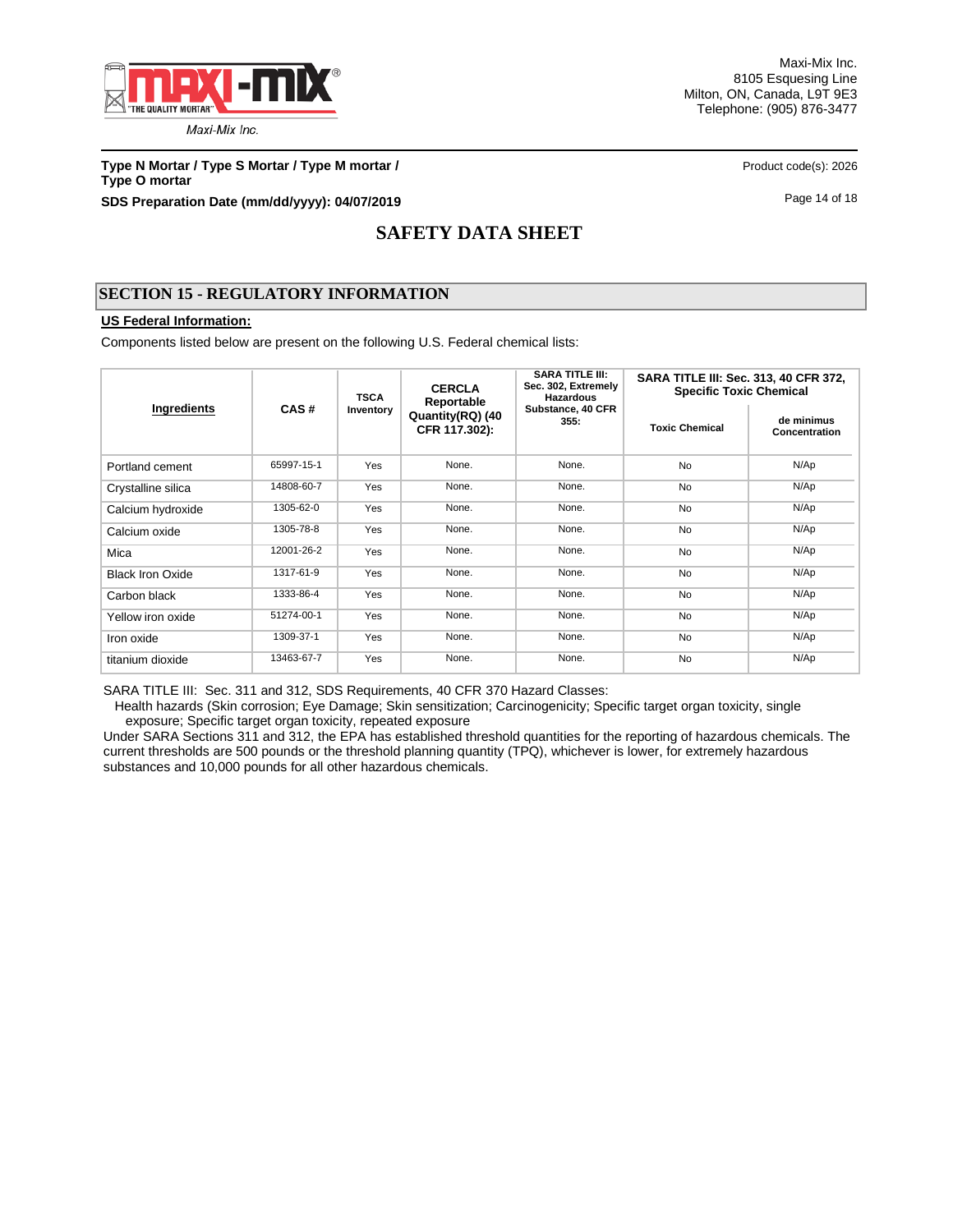

Maxi-Mix Inc. 8105 Esquesing Line Milton, ON, Canada, L9T 9E3 Telephone: (905) 876-3477

**Type N Mortar / Type S Mortar / Type M mortar /** <br> **Product code(s): 2026 Type O mortar SDS Preparation Date (mm/dd/yyyy): 04/07/2019 Page 15 of 18** Page 15 of 18

# **SAFETY DATA SHEET**

## **US State Right to Know Laws:**

The following chemicals are specifically listed by individual States:

| Ingredients             | CAS#       |           | <b>California Proposition 65</b>                              | <b>State "Right to Know" Lists</b> |           |           |           |     |                |
|-------------------------|------------|-----------|---------------------------------------------------------------|------------------------------------|-----------|-----------|-----------|-----|----------------|
|                         |            | Listed    | <b>Type of Toxicity</b>                                       | <b>CA</b>                          | <b>MA</b> | <b>MN</b> | <b>NJ</b> | PA  | R <sub>l</sub> |
| Portland cement         | 65997-15-1 | <b>No</b> | N/Ap                                                          | <b>No</b>                          | Yes       | Yes       | Yes       | Yes | Yes            |
| Crystalline silica      | 14808-60-7 | Yes       | Cancer (airborne<br>particles of<br>respirable size)          | <b>No</b>                          | Yes       | Yes       | Yes       | Yes | Yes            |
| Calcium hydroxide       | 1305-62-0  | No        | N/Ap                                                          | Yes                                | Yes       | Yes       | Yes       | Yes | Yes            |
| Calcium oxide           | 1305-78-8  | No        | N/Ap                                                          | Yes                                | Yes       | Yes       | Yes       | Yes | Yes            |
| Mica                    | 12001-26-2 | No        | N/Ap                                                          | Yes                                | Yes       | Yes       | Yes       | Yes | Yes            |
| <b>Black Iron Oxide</b> | 1317-61-9  | <b>No</b> | N/Ap                                                          | No                                 | No        | <b>No</b> | <b>No</b> | No  | No             |
| Carbon black            | 1333-86-4  | Yes       | Cancer (airborne,<br>unbound particles<br>of respirable size) | Yes                                | Yes       | Yes       | Yes       | Yes | Yes            |
| Yellow iron oxide       | 51274-00-1 | <b>No</b> | N/Ap                                                          | No                                 | <b>No</b> | <b>No</b> | <b>No</b> | No  | <b>No</b>      |
| Iron oxide              | 1309-37-1  | No        | N/Ap                                                          | Yes                                | Yes       | Yes       | Yes       | Yes | Yes            |
| titanium dioxide        | 13463-67-7 | Yes       | Cancer (airborne,<br>unbound particles<br>of respirable size) | <b>No</b>                          | Yes       | Yes       | Yes       | Yes | Yes            |

California Proposition 65: This product can expose you to chemicals, which are known to the State of California to cause cancer, and, which are known to the State of California to cause birth defects or other reproductive harm. This product contains trace amounts of: Chromium (hexavalent compounds); Nickel Compounds.

#### **Canadian Information:**

Canadian Environmental Protection Act (CEPA) information: All ingredients listed appear on the Domestic Substances List (DSL).

Canadian National Pollutant Release Inventory (NPRI): This product contains the following substances listed on the NPRI: Chromium VI compound (Chromate) (Part 1, Group B Substance) Nickel Compounds (Part 1, Group A Substance)

WHMIS information: Refer to Section 2 for a WHMIS Classification for this product.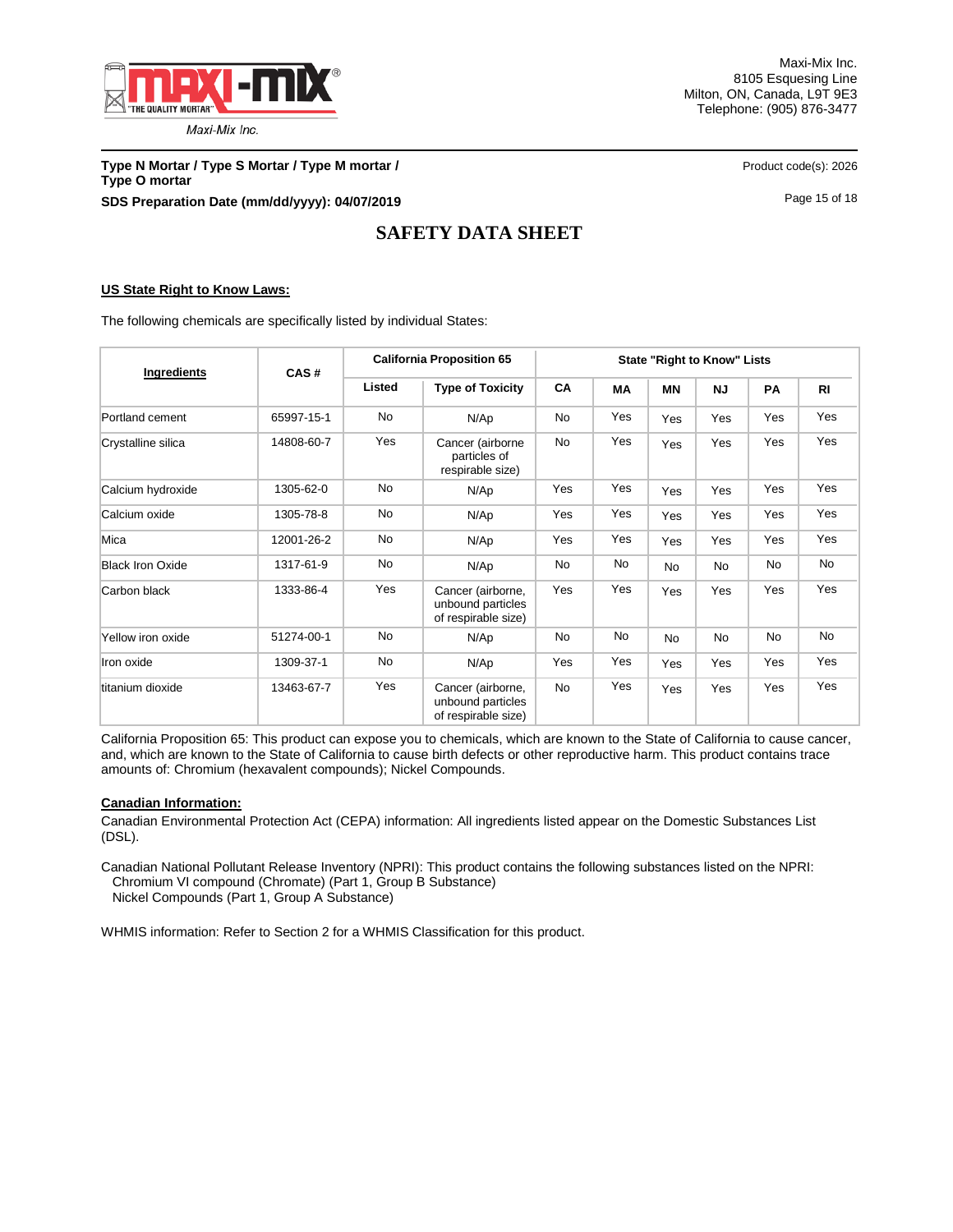

**Type N Mortar / Type S Mortar / Type M mortar /** <br>Product code(s): 2026 **Type O mortar SDS Preparation Date (mm/dd/yyyy): 04/07/2019 Page 16 of 18** Page 16 of 18

# **SAFETY DATA SHEET**

## **International Information:**

Components listed below are present on the following International Inventory list:

| Ingredients             | CAS#       | European<br><b>EINECs</b>                                                                                                                                                   | Australia<br><b>AICS</b> | <b>Philippines</b><br><b>PICCS</b> | <b>Japan ENCS</b>                                                   | Korea<br><b>KECI/KECL</b> | China<br><b>IECSC</b> | <b>New Zealand</b><br><b>IOC</b>                                                                     |
|-------------------------|------------|-----------------------------------------------------------------------------------------------------------------------------------------------------------------------------|--------------------------|------------------------------------|---------------------------------------------------------------------|---------------------------|-----------------------|------------------------------------------------------------------------------------------------------|
| Portland cement         | 65997-15-1 | 266-043-4                                                                                                                                                                   | Present                  | Not listed                         | Not listed                                                          | KE-29067                  | Present               | May be used<br>as a single<br>component<br>chemical<br>under an<br>appropriate<br>group<br>standard. |
| Crystalline silica      | 14808-60-7 | 238-878-4                                                                                                                                                                   | Present                  | Present                            | $(1)-548$                                                           | KE-29983                  | Present               | HSR003125                                                                                            |
| Calcium hydroxide       | 1305-62-0  | 215-137-3                                                                                                                                                                   | Present                  | Present                            | $(1) - 181$                                                         | KE-04518                  | Present               | HSR002925.<br>HSC000322                                                                              |
| Calcium oxide           | 1305-78-8  | 215-138-9                                                                                                                                                                   | Present                  | Present                            | $(1)-189$                                                           | KE-04588                  | Present               | HSR002926                                                                                            |
| Mica                    | 12001-26-2 | None. This<br>chemical<br>may be<br>grouped<br>under the<br>name<br>'Naturally<br>occurring<br>substances<br>with the<br>following<br><b>EINECs</b><br>number:<br>310-127-6 | Present                  | Present                            | Not listed                                                          | KE-25420                  | Present               | May be used<br>as a single<br>component<br>chemical<br>under an<br>appropriate<br>group<br>standard. |
| <b>Black Iron Oxide</b> | 1317-61-9  | 215-277-5                                                                                                                                                                   | Present                  | Present                            | $(1)-357$                                                           | KE-34314                  | Present               | May be used<br>as a single<br>component<br>chemical<br>under an<br>appropriate<br>group<br>standard. |
| Carbon black            | 1333-86-4  | 215-609-9                                                                                                                                                                   | Present                  | Present                            | $(5)-3328$ ; $(5)-5222$                                             | KE-04682                  | Present               | HSR002801                                                                                            |
| Yellow iron oxide       | 51274-00-1 | 257-098-5                                                                                                                                                                   | Present                  | Present                            | $(5)-5163$                                                          | KE-08032                  | Present               | May be used<br>as a single<br>component<br>chemical<br>under an<br>appropriate<br>group<br>standard. |
| Iron oxide              | 1309-37-1  | 215-168-2                                                                                                                                                                   | Present                  | Present                            | (5)-5189; (5)-5188;<br>$(5) - 5163$ ; $(1) - 357$ ;<br>$(1) - 1073$ | KE-10897                  | Present               | May be used<br>as a single<br>component<br>chemical<br>under an<br>appropriate<br>group<br>standard. |
| titanium dioxide        | 13463-67-7 | 236-675-5                                                                                                                                                                   | Present                  | Present                            | $(5)$ -5225; (1)-558                                                | KE-33900                  | Present               | May be used<br>as a single<br>component<br>chemical<br>under an<br>appropriate<br>group<br>standard. |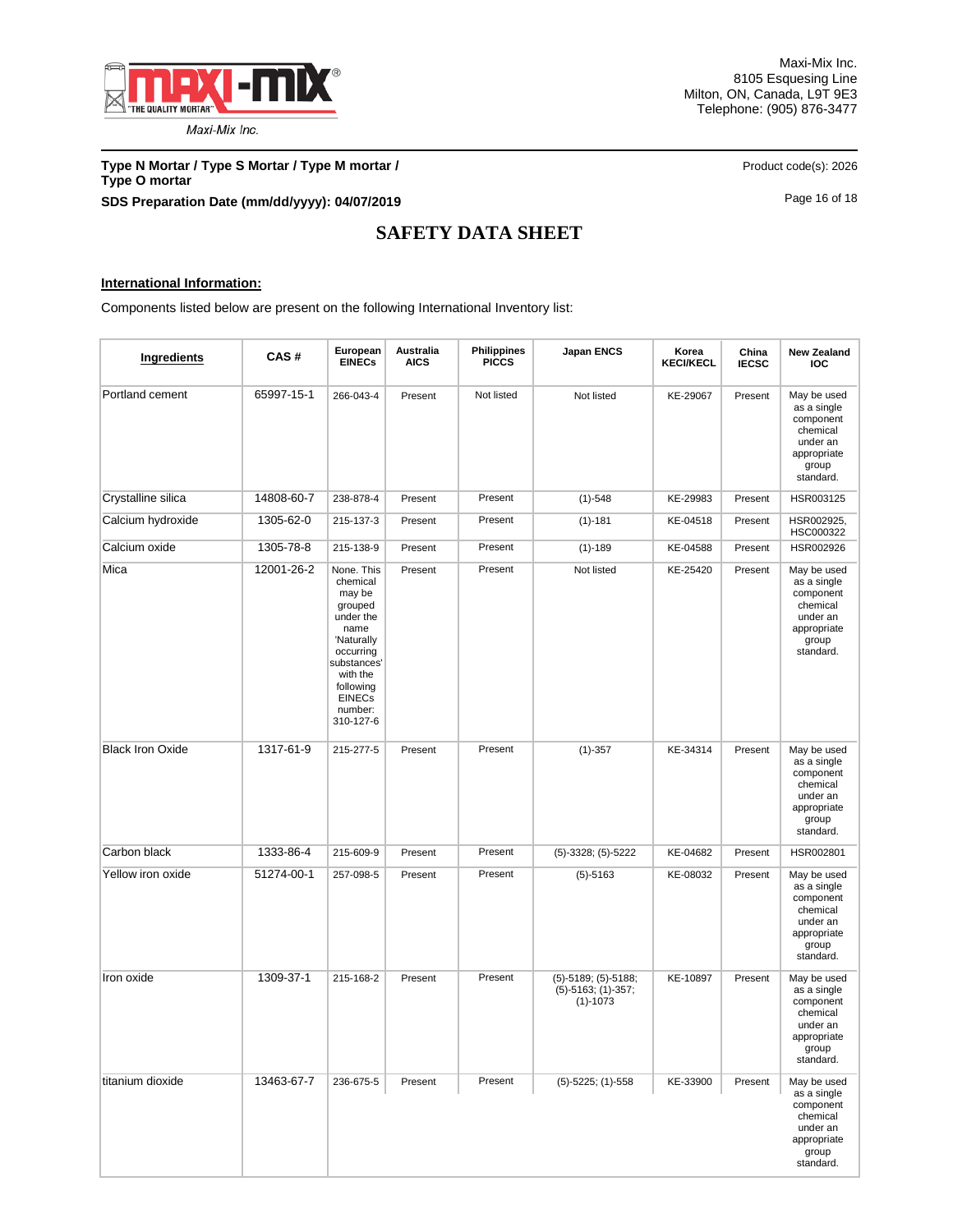

Maxi-Mix Inc. 8105 Esquesing Line Milton, ON, Canada, L9T 9E3 Telephone: (905) 876-3477

**Type N Mortar / Type S Mortar / Type M mortar /** <br>Product code(s): 2026 **Type O mortar SDS Preparation Date (mm/dd/yyyy): 04/07/2019 Page 17 of 18** Page 17 of 18

# **SAFETY DATA SHEET**

## **SECTION 16. OTHER INFORMATION**

| Legend | : ACGIH: American Conference of Governmental Industrial Hygienists<br>AICS: Australian Inventory of Chemical Substances<br>CA: California<br><b>CAS: Chemical Abstract Services</b><br>CERCLA: Comprehensive Environmental Response, Compensation, and Liability Act of<br>1980<br>CFR: Code of Federal Regulations |
|--------|---------------------------------------------------------------------------------------------------------------------------------------------------------------------------------------------------------------------------------------------------------------------------------------------------------------------|
|        | DOT: Department of Transportation                                                                                                                                                                                                                                                                                   |
|        | <b>ENCS: Existing and New Chemical Substances</b>                                                                                                                                                                                                                                                                   |
|        | EPA: Environmental Protection Agency                                                                                                                                                                                                                                                                                |
|        | HMIS: Hazardous Materials Identification System                                                                                                                                                                                                                                                                     |
|        | HSDB: Hazardous Substances Data Bank                                                                                                                                                                                                                                                                                |
|        | IARC: International Agency for Research on Cancer                                                                                                                                                                                                                                                                   |
|        | IATA: International Air Transport Association<br>ICAO: International Civil Aviation Organisation                                                                                                                                                                                                                    |
|        | <b>IMDG: International Maritime Dangerous Goods</b>                                                                                                                                                                                                                                                                 |
|        | Inh: Inhalation                                                                                                                                                                                                                                                                                                     |
|        | IOC: Inventory of Chemicals                                                                                                                                                                                                                                                                                         |
|        | <b>IUCLID: International Uniform Chemical Information Database</b>                                                                                                                                                                                                                                                  |
|        | <b>KECI: Korean Existing Chemicals Inventory</b>                                                                                                                                                                                                                                                                    |
|        | <b>KECL: Korean Existing Chemicals List</b>                                                                                                                                                                                                                                                                         |
|        | LC: Lethal Concentration                                                                                                                                                                                                                                                                                            |
|        | LD: Lethal Dose                                                                                                                                                                                                                                                                                                     |
|        | MA: Massachusetts<br>MN: Minnesota                                                                                                                                                                                                                                                                                  |
|        | mppcf: million particles per cubic foot                                                                                                                                                                                                                                                                             |
|        | MSHA: Mine Safety and Health Administration                                                                                                                                                                                                                                                                         |
|        | N/Ap: Not Applicable                                                                                                                                                                                                                                                                                                |
|        | N/Av: Not Available                                                                                                                                                                                                                                                                                                 |
|        | NFPA: National Fire Protection Association                                                                                                                                                                                                                                                                          |
|        | NIOSH: National Institute of Occupational Safety and Health                                                                                                                                                                                                                                                         |
|        | NJ: New Jersey                                                                                                                                                                                                                                                                                                      |
|        | NOEC: No observable effect concentration                                                                                                                                                                                                                                                                            |
|        | OECD: Organisation for Economic Co-operation and Development                                                                                                                                                                                                                                                        |
|        | NTP: National Toxicology Program                                                                                                                                                                                                                                                                                    |
|        | OSHA: Occupational Safety and Health Administration<br>PA: Pennsylvania                                                                                                                                                                                                                                             |
|        | PEL: Permissible exposure limit                                                                                                                                                                                                                                                                                     |
|        | PICCS: Philippine Inventory of Chemicals and Chemical Substances                                                                                                                                                                                                                                                    |
|        | <b>PNOC: Particulates Not Otherwise Classified</b>                                                                                                                                                                                                                                                                  |
|        | <b>PNOR: Particulates Not Otherwise Regulated</b>                                                                                                                                                                                                                                                                   |
|        | <b>PNOS: Particles Not Otherwise Specified</b>                                                                                                                                                                                                                                                                      |
|        | RCRA: Resource Conservation and Recovery Act                                                                                                                                                                                                                                                                        |
|        | RI: Rhode Island                                                                                                                                                                                                                                                                                                    |
|        | RTECS: Registry of Toxic Effects of Chemical Substances                                                                                                                                                                                                                                                             |
|        | SARA: Superfund Amendments and Reauthorization Act<br>SDS: Safety Data Sheet / Material Safety Data Sheet                                                                                                                                                                                                           |
|        | STEL: Short Term Exposure Limit                                                                                                                                                                                                                                                                                     |
|        | TDG: Canadian Transportation of Dangerous Goods Act & Regulations                                                                                                                                                                                                                                                   |
|        | TLV: Threshold Limit Values                                                                                                                                                                                                                                                                                         |
|        | TWA: Time Weighted Average                                                                                                                                                                                                                                                                                          |
|        | <b>TSCA: Toxic Substance Control Act</b>                                                                                                                                                                                                                                                                            |
|        | WHMIS: Workplace Hazardous Materials Identification System                                                                                                                                                                                                                                                          |